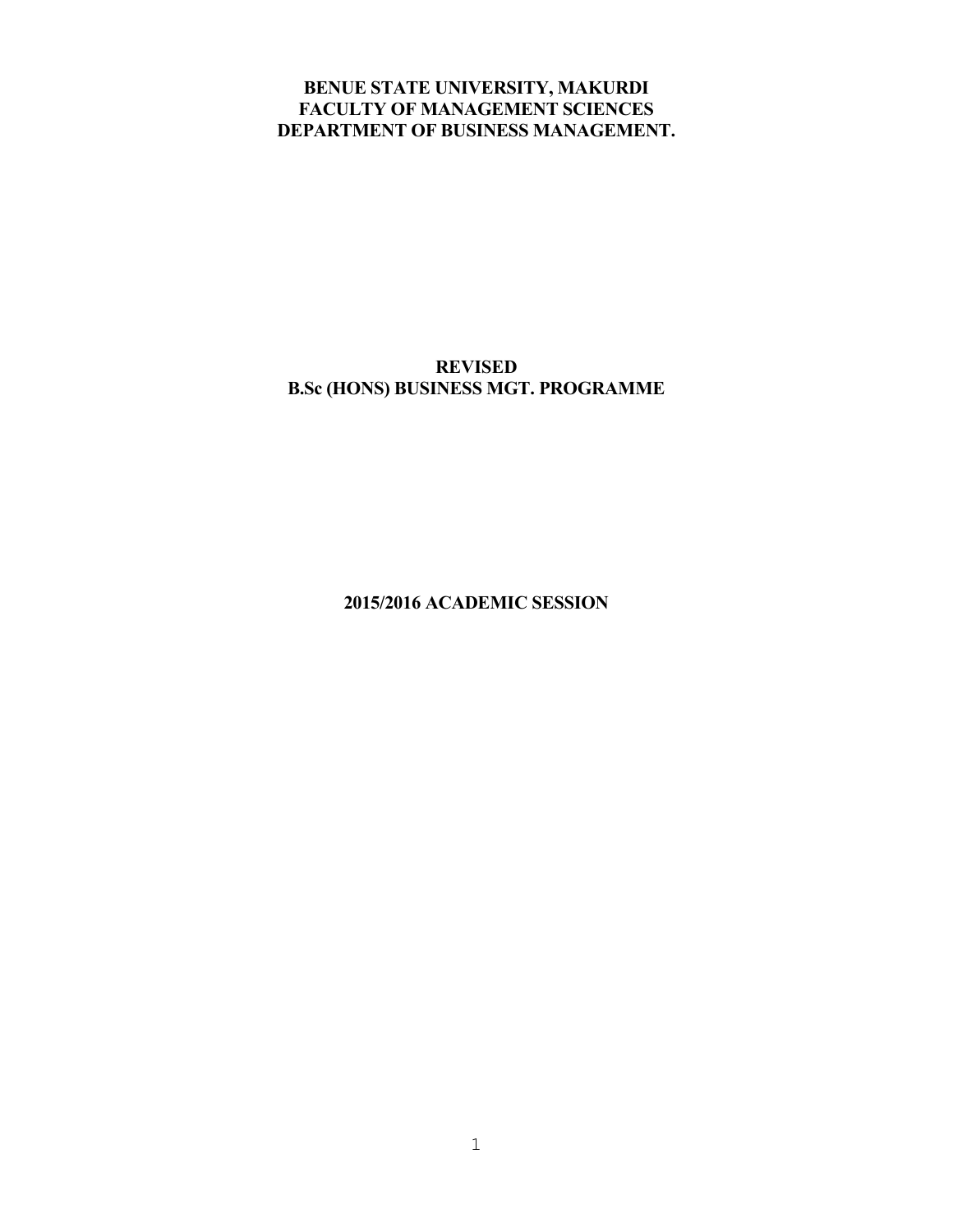# **My very dear students**

You are welcome to the Department of Business Management in particular and the Faculty of Management Sciences in general. You are embarking on a journey of your academic life which subsequently will form the foundation of your professional career. Do not look back until you have captured the Golden Fleece.

Your decision to choose Business Management as a course is probably one of the best decisions you have so far made in your youthful life. It is a good course and that is why millions of Nigerians struggle every year to be given the opportunity to study it.

However, your decision to choose the course is not enough. To really reap the fruits of the course, you must also prepare yourself for what it takes to benefit from studying Business Management. You must therefore bear in mind the following:

1. You must always remember that you are in a professional department being trained as a potential manager of tangible and intangible resources.

2. In keeping with Management professional code of conduct, you must always be of good behaviour and imbibe the values of integrity, handwork, and discipline.

3. You should also learn to appreciate the fact that Management as a discipline encompasses many other disciplines and transcends any imagination of a static concept.

You will be exposed to the tenets of the course during the four or three years you are expected to be in the department. Apply yourself fully to the course so that, together, we shall achieve the desired objectives.

Once again, you are welcome and best wishes.

**Dr. Dennis Ayaga** Head of Department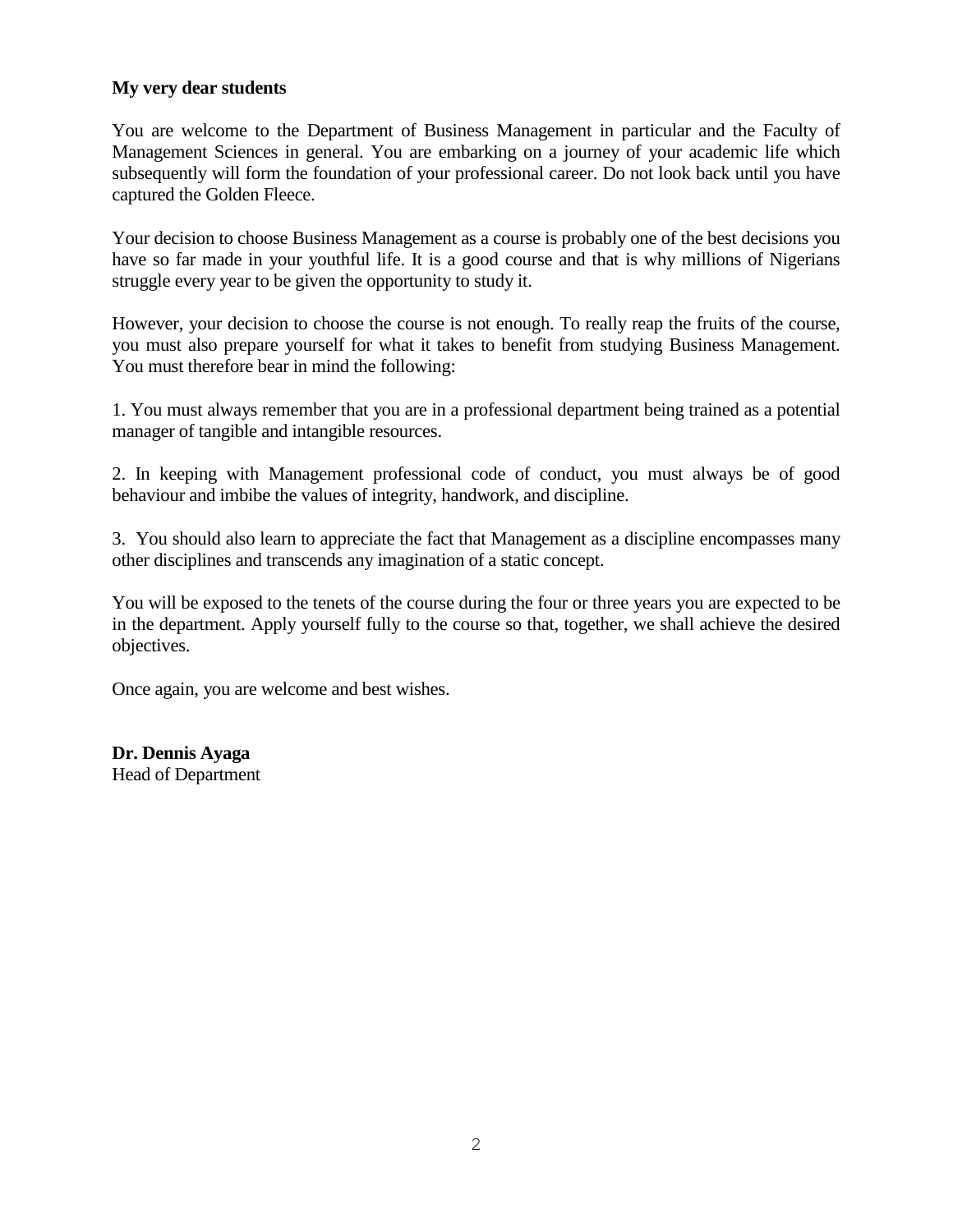#### **DEPARTMENT OF BUSINESS MANAGEMENT FACULTY OF MANAGEMENT SCIENCES, BENUE STATE UNIVERSITY, MAKURDI. ACADEMIC STAFF PROFILE**

| S/No           | Name                                 | <b>Rank</b>       | <b>Qualification</b>                                                                                                                                                                                                                 | <b>Area of Specialization</b>                                                                                                         | <b>Status</b> |
|----------------|--------------------------------------|-------------------|--------------------------------------------------------------------------------------------------------------------------------------------------------------------------------------------------------------------------------------|---------------------------------------------------------------------------------------------------------------------------------------|---------------|
| 1              | Dr. Dennis Ayaga                     | Lecturer I/Ag HOD | B.Sc, (Bus. Administration) – 1990 – University of<br>Benin MBA, (Marketing), 2005 - BSU, Makurdi<br>Ph.D (Marketing) - 2014- UNN Enugu Campus.                                                                                      | Consumer Behaviour, Marketing Communication                                                                                           | Tenure        |
| $\sqrt{2}$     | Prof.<br>Sylvester Orsaah            | Professor         | B.Sc, (Hons.) Economics- 1976- ABU Zaria<br>M.Sc, (Marketing Management) - 1980 University of<br><b>Strattclued Glasgow</b><br>PhD.(Management, Marketing Emphasis) 1984<br>University of Strathdyde, Glasgow.                       | Marketing Management, Marketing Research, Research<br>Method                                                                          | Tenure        |
| 3              | Prof.<br>Celestine Nwachukwu         | Professor         | B.A (Hons). 1969- Howard University Washington<br>MBA-1970 California State University Fullerton<br>Ph.D-1972- University of Califonia Los. Angelos,<br>California (UCLA) LLB - 1975 - Blockstone College<br>of Law-Chicago, Illonis | General Management, Human Resources<br>Management, Comparative Management                                                             | Visiting      |
| $\overline{4}$ | Prof. Titus Enudu                    | Professor         | B.Sc (Management) UNN 1989, MBA (Management)<br>ESUST 1996, Ph.D (Bus. Administration ESUST, 2003                                                                                                                                    | Management                                                                                                                            | Visiting      |
| 5              | Prof. Fidelis Ayatse                 | Professor         | B.Sc (Banking & Finance) - 1990- UDU Sokoto<br>MBA - 1993 - UDU Soc<br>Ph.D (Management) - 2011, BSU Makurdi                                                                                                                         | E-Business, Production and Operations<br>Management, Strategic Management                                                             | Visiting      |
| 6              | Dr. Andrew Egede Ehikwe              | Assoc. Prof.      | PGDM Bus Admin ESUST 1989, MBA (Mkt) ESUST 1991<br>M.Sc (Mkt) UNN 2003, Ph. D (Mkt) UNN 2010                                                                                                                                         | Distribution Management, Marketing<br>Communications, Behavioral Marketing                                                            | Visiting      |
| 7              | Dr. John Agburu                      | Asso. Professor   | B.Sc, $(Hons.) - 1976$ OAU-Ile-Ife<br>MBA, (Management) – 1987-University of Benin.<br>PhD (Management) - 2011- BSU, Makurdi                                                                                                         | Quantitative techniques in Management and<br><b>Operations Management</b>                                                             | Tenure        |
| $\,8\,$        | Dr. Ezekiel Saasongu Nongo           | Senior Lecturer   | B.Sc, (Bus. Admin) -1991- ABU Zaria<br>MBA, - 1999 - ABU Zaria<br>PhD (Management) - 2011, BSU, Makurdi.                                                                                                                             | Comparative Management, Organizational Behaviour<br>& Analysis, General Management,<br>Research Methods.                              | Tenure        |
| 9              | Dr. Joseph Teryima Sev               | Senior Lecturer   | B.Sc, (Bus. Admin) - 1991 - ABU Zaria<br>MBA, - 1997 - ABU Zaria<br>PhD (Management) - 2011- BSU, Makurdi.                                                                                                                           | Organizational Behaviour and Analysis, Human<br>Resources Management, General Management,<br><b>International Business Management</b> | Tenure        |
| 10             | Dr.<br><b>Timothy Terseer Alabar</b> | Senior Lecturer   | B.Sc, (Bus. Admin) - 1995 - ABU Zaria<br>MBA, - 1998 - ABU, Zaria.<br>PhD. (Marketing) - 2011 - BSU, Makurdi                                                                                                                         | Marketing Management, Industrial Marketing                                                                                            | Tenure        |
| 11             | Dr. Achoda Ipuele Ochugudu           | Senior Lecturer   | B.Sc. (Business Management) - 2001, BSU, Makurdi.<br>MBA, (Management) - 2005- BSU, Makurdi.<br>PhD. (Management) - 2011 - UNN - Enugu Campus                                                                                        | Strategic Management/Capital Market Development<br>General Management.                                                                | Tenure        |
| 12             | DR. Bernard Verr,                    | Senior Lecturer   | B.Sc, (Accounting) – Uni Lag, 1975<br>MBA, (Banking & Finance) - Manchester, 1985<br>PhD. (Public Administration and Policy Analysis -<br>2005- Uni Abuja.                                                                           | Public Utilities Management, Strategic Management,<br><b>Public Finance</b>                                                           | Contract      |
| 13             | Dr. Joseph Jar Kur                   | Senior Lecturer   | Bachelor of law (LLB) - Hons 1999, UniJos,<br>Barrister of law Certificate (B.L) 2001<br>Master of lqaw (LLM) - 2006- BUS, Makurdi                                                                                                   | Business Law, Insurance Law,<br>Petroleum Law, Company Law                                                                            | Adjunct       |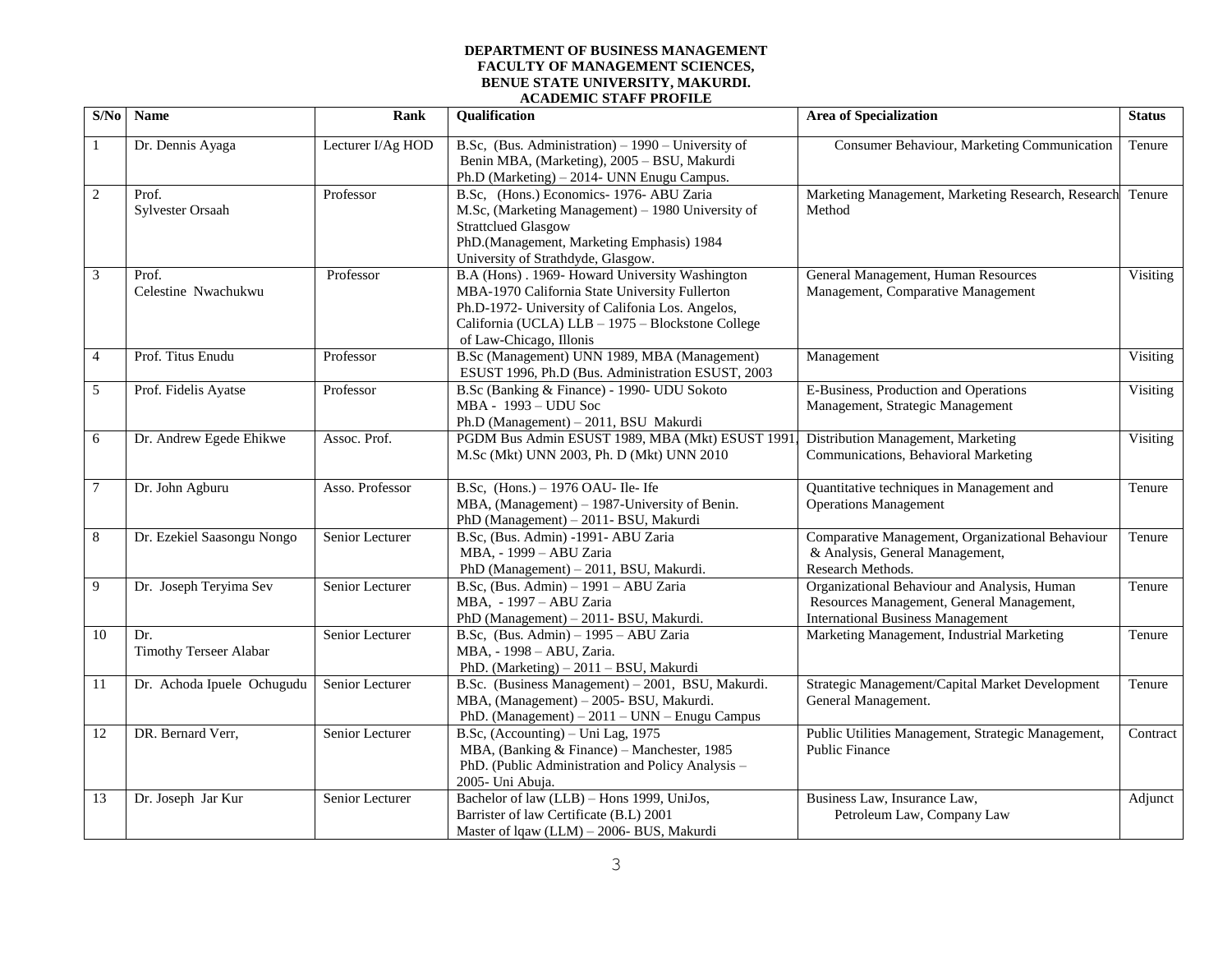| S/No | <b>Name</b>                            | Rank                      | <b>Qualification</b>                                                               | <b>Area of Specialization</b>                  | <b>Status</b> |  |
|------|----------------------------------------|---------------------------|------------------------------------------------------------------------------------|------------------------------------------------|---------------|--|
|      |                                        |                           | Doctor of Philosophy (Ph.D) Law-2012                                               |                                                |               |  |
| 14   | Mr. Clement Ajekwe                     | Senior Lecturer           | B.Sc (Accounting) – 1977- ABU Zaria<br>M.Sc (Accounting $&$ Finance) – 1982 London | Cost and Management<br>Accounting              | Adjunct       |  |
|      |                                        |                           | $ACMA - 1982$ London                                                               |                                                |               |  |
| 15   | Dr. Avanenge Faajir                    | Lecturer I                | B.Sc (Bus, Mgt) - 2001, BSU, Makurdi                                               | Sales Management                               | Tenure        |  |
|      |                                        |                           | MBA (Marketing) 2005, BSU, Makurdi                                                 | <b>Marketing Management</b>                    |               |  |
|      |                                        |                           | Ph.D (Marketing) 2014 UNN                                                          | <b>Consumer Behaviour</b>                      |               |  |
| 16   | Mr. Richard Abata                      | Lecturer I                | B.Sc. (Bus. Management) - 1998, BSU Makurdi                                        | Finance and Investment Analysis                | Tenure        |  |
|      |                                        |                           | MBA. (Accounting & Finance) – 2012, BSU,. Makurdi                                  |                                                |               |  |
| 17   | Dr. Asor Adyorough                     | Lecturer II               | B.Sc (Bus. Admin), 1976 ABU, Zaria                                                 | Marketing Management                           | Tenure        |  |
|      |                                        |                           | MBA Bus. Admin). 1983, UNIPort                                                     | Sales and Forecasting                          |               |  |
|      |                                        |                           | Ph.D (Marketing)), 2014, BSU, Makurdi.                                             | Economic Theory                                |               |  |
| 18   | Dr Edwin. Ogaga                        | Lecturer II               | B.Sc (Bus Admin) Florida, 1979                                                     | Industrial and Labour Relations                | Tenure        |  |
|      |                                        |                           | MBA, 1980, Texas, Ph.D (2015), BSU                                                 | <b>Business Communication</b>                  |               |  |
| 19   | Mr. Victor Utor                        | Lecturer II               | B.Sc (Bus. Management) - 2004, BSU, Makurdi                                        | General Management                             | Tenure        |  |
|      |                                        |                           | MBA (Management), 2009- BSU, Makurdi                                               | Human Resources Management                     |               |  |
| 20   | Mr. Richard Agema                      | Lecturer II               | B.Sc (Bus. Admin), 1997- ABU Zaria                                                 | Marketing Management, Distribution Management. | Tenure        |  |
|      |                                        |                           | MBA (Marketing) 2002, BSU, Makurdi                                                 |                                                |               |  |
|      |                                        |                           |                                                                                    |                                                |               |  |
|      |                                        |                           |                                                                                    |                                                |               |  |
| 21   | Mrs. Dinnah Ngovenda Wombo Lecturer II |                           | B.Sc (Bus. Administration), 2008 BSU, Makurdid                                     | <b>Business Mathematics</b>                    | Tenure        |  |
|      |                                        |                           | MBA, 2013-BSU, Makurdi                                                             | Production and Operations Management           |               |  |
|      |                                        |                           |                                                                                    | Money and Banking                              |               |  |
| 22   | Mr. Egena. Ode                         | <b>Assistant Lecturer</b> | B.Sc (Bus. Management), 2008, ABU Zaria                                            | Marketing & Entrepreneurship                   | Tenure        |  |
|      |                                        |                           | M.Sc (Innovation creativity & Entrepreneurship, 2012 Newc                          |                                                |               |  |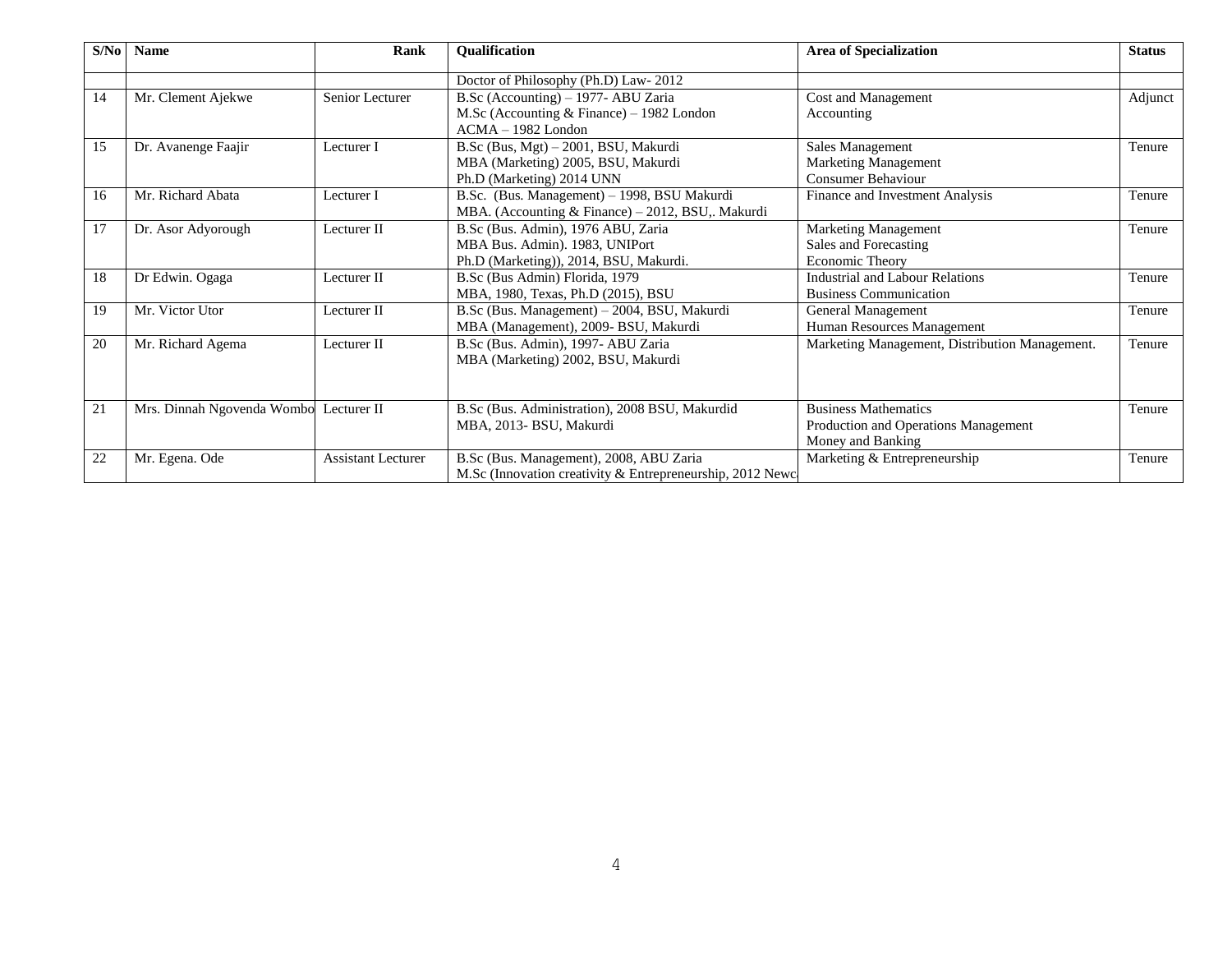# 1.0 **PROGRAMME PHILOSOPHY AND OBJECTIVES**

# 1.1 **Philosophy**

The education and training curriculum of the Department of Business Management aims at inculcating in our graduates the discipline, attitude and skills required to solve organisational and personal problems in the  $21<sup>st</sup>$  century world of information and communication technology.

# 1.2 **Objectives:**

In conformity with the foregoing philosophy, education and training in the Department of Business Management of BSU has the following specific objectives:

- (a) To provide basic knowledge necessary for an understanding and analysis of problems related to the management of industrial, commercial, public and other human organisations.
- (b) To inculcate in the students of management the skills required for identifying and defining problems and taking appropriate decisions, using the most appropriate scientific techniques and tools.
- (c) To inculcate in the students an awareness of and sensitivity to environmental factors and realities and their impact on management practice and decision.
- (d) To develop leadership and inter personal relations skills needed for understanding and managing organisational and group dynamics.

# 2.0 **ADMISSION REQUIREMENTS**

- 2.1 Unified Tertiary Matriculation Examination (UTME) Applicants:
	- (a) The Senior secondary School or the School Certificate/General Certificate of Education (SC/GCE) ordinary level credit passes in five subjects including English language, mathematics and economics.
	- (b) Grade II Teacher's Certificate with credit/merit passes in at least five subjects including English language, mathematics and economics.
	- (c) An acceptable score in the UTME as may be determined by the University from time to time.

# 2.2 **Direct Entry Applicants:**

Applicants must posses the following minimum qualifications:

- (a) Five credit passes in GCE (or equivalent) examination at not more than two sittings with at least two passes at the Advanced ('A') level GCE.
- (b) Five credit passes in GCE (or equivalent) at least three of which must be at the 'A' level.

## *Note:*

In any cases of (a) and (b) above, no subject is counted at both levels of the examinations.

(c) An acceptable Credit passes in BSU Diploma in the relevant field as may be determined by BSU from time to time plus GCE 'O' Level or equivalent in English Language, Economics and Mathematics.

## 2.3 **General**

(a) Candidates must have attained the age of sixteen (16) years on or before the beginning of the academic year of entry into the University.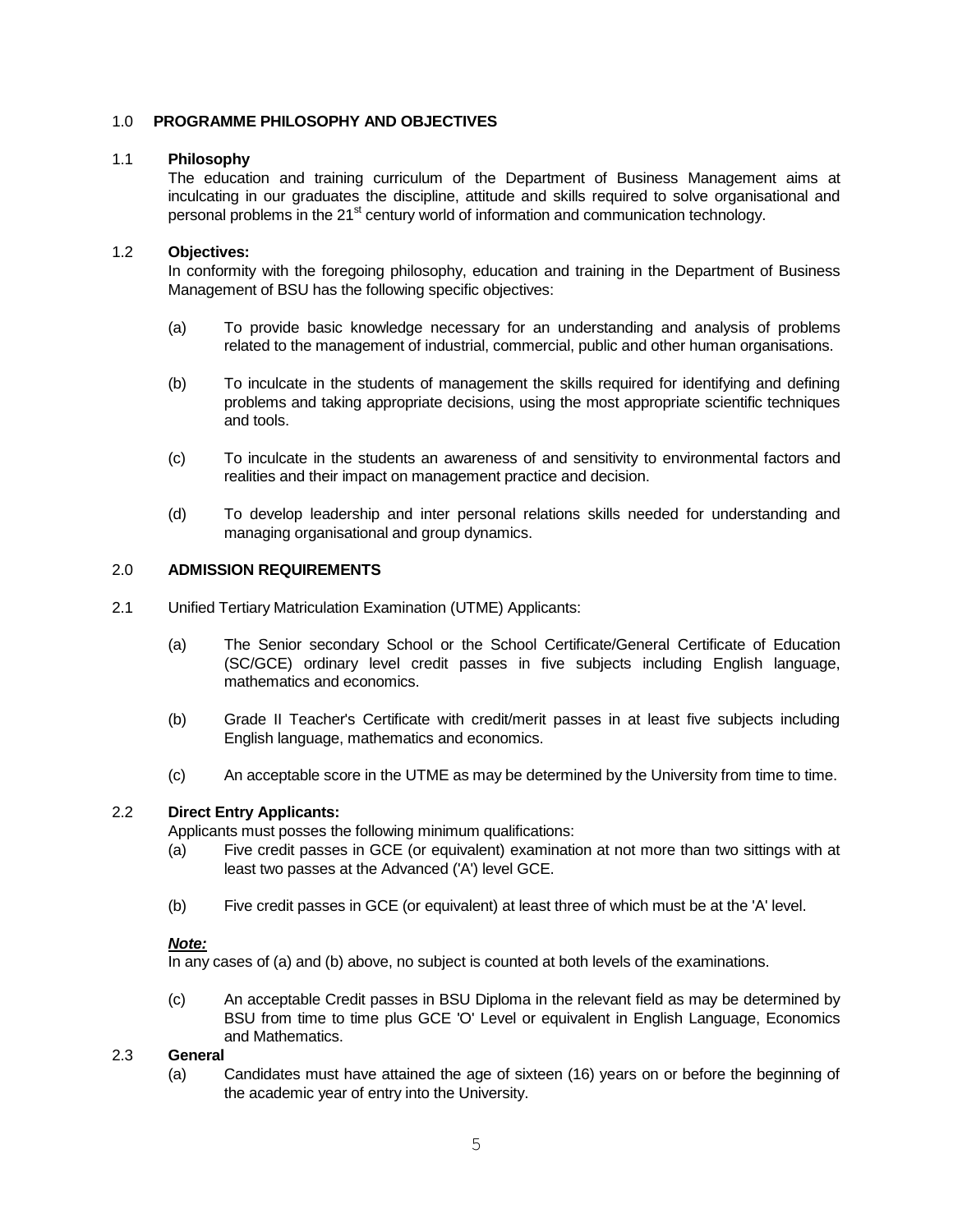- (b) Candidates seeking admission into the University must first of all apply to the Joint Admission and Matriculation Board (JAMB).
- (c) Applicants offered provisional admissions in the University will be required to submit to the Academic Office for scrutiny originals of all certificates and evidence of age qualification.

# 3.0 **GRADUATION REQUIREMENTS**

# 3.1 **Duration of Programme**

Under normal circumstances, a student should spend four (4) years to complete a Bachelor of Science (B.Sc.) programme if admitted through the Unified Tertiary Matriculation Examination. The maximum period allowed is six years for the four year degree programme as determined according to the NUC formula of 150% of the normal duration of four years. Candidates who secure admission through Direct Entry however spends minimum of three years and five years maximum period.

# 3.2 **Award of Bachelor's Degree**:

To qualify for the award of a Bachelor's degree in Business Management, a candidate shall satisfy the following conditions:

- a. Must have been duly admitted for the degree programme.
- b. Must have been duly matriculated into the University.
- c. Must have paid all prerequisite fees.
- d. Must have passed all required General Studies (GST) courses.
- e. Must have passed all Core Courses.
- f. Must have accumulated a minimum of 144 earned credit units for the four-year programme (UTME)
- g. Must have accumulated a minimum of 108 units for the four-year programme (DE).

# 4.0 **COURSE REGISTRATION RULES**

- (a) To be accepted as a bonafide student eligible to attend lectures and take examinations the student must duly register within the appropriate period at the beginning of each semester.
- (b) Any student who fails to duly register within the specified time period will pay a specified late registration fee. This concession is for a period of two (2) weeks only.
- (c) Any change or alteration in the student's course registration form after it has been duly signed on without the consent of the coordinator of programme is unacceptable. Such a change (either by way of addition, reduction or substitution) must be carried out on specially prescribed forms and within the first four weeks of the semester.
- (d) Any student who takes examination in a course he/she has not registered for will have the result of such an examination declared null and void.

## 5.0 **EXAMINATION REGULATIONS**

# 5.1 **The Rules:**

- (a) At least 75% attendance is required in all classes and tutorials to qualify to sit for the semester examination in any course unit.
- (b) Continuous assessment (CA) shall account for 40% of the final grade. A minimum of two (2) CA tests must be given and taken per course per semester and the graded script returned to the student in good time.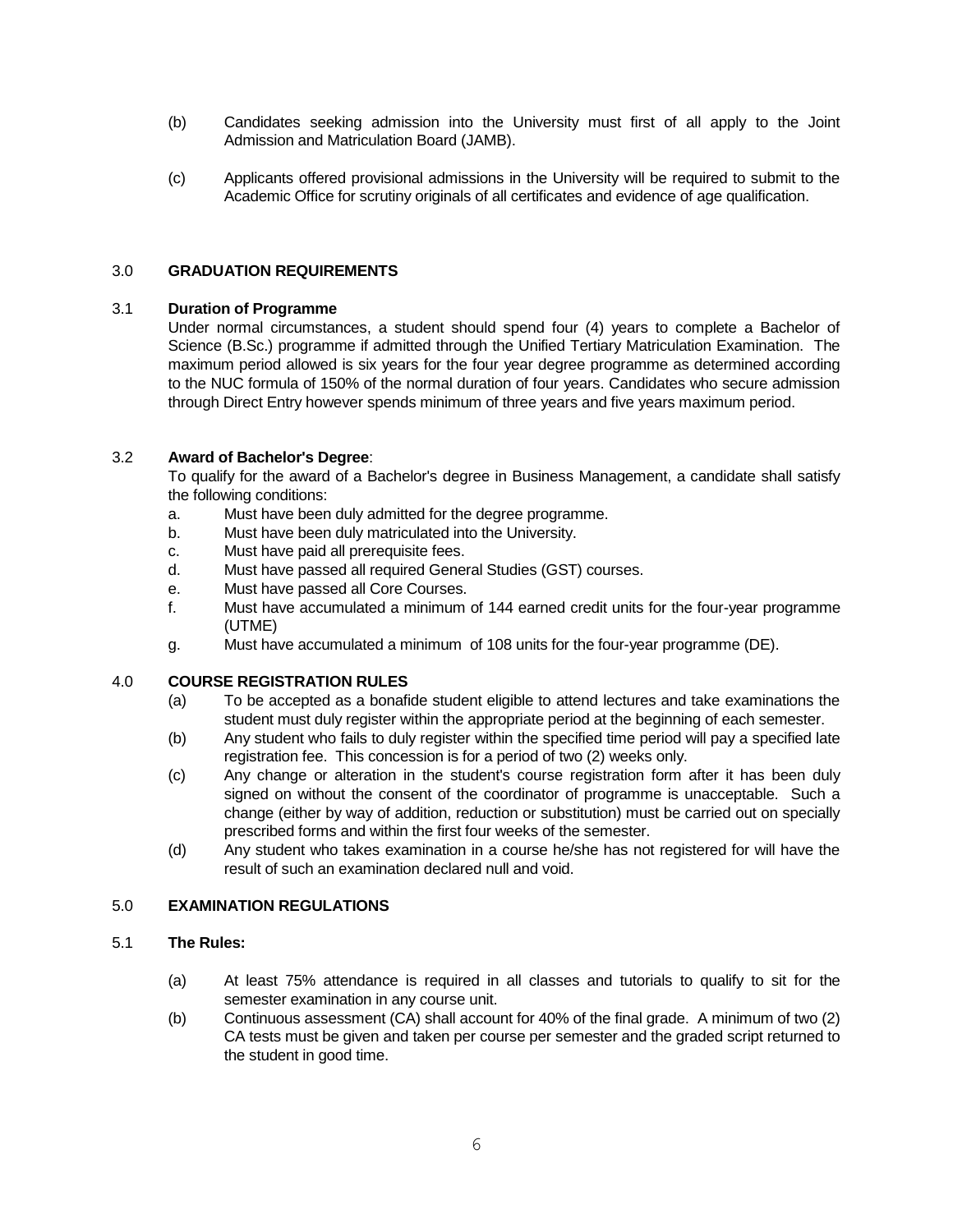(c) Semester grades are assigned as grade point (GP) on the basis of letter grades scored as follows:

| А | -   | 5 Points |
|---|-----|----------|
| B | =   | 4 Points |
| С | =   | 3 Points |
| D | =   | 2 Points |
| E | $=$ | 1 Points |
| F | -   | 0 Points |

(d) The minimum pass mark is 40% which is equivalent to E grade and 1 point.

# **Probation**

(a) Each student is required to maintain a cumulative grade point average (CGPA) of at least 1.00 in order to be in "good academic standing". A student whose CGPA falls below 1.00 at the end of second semester of study shall be placed on "probation".

# **Withdrawal**

- (f) A student who remains on probation for two (2) consecutive semesters shall be asked to withdraw from the programme at the end of the session.
- (g) Failure in any course shall be recorded as such. If such a course is a core, the student must carry it over, re-register for it and pass it before graduation. If, on the other hand, the failed course is an elective, the student has an option to retake or abandon it.

# 5.2 **GRADING AND DEGREE CLASSIFICATION SYSTEM**

|                                             | $\overline{2}$              | 3            | 4                   | 5                                    | 6                                              | 7                                     |
|---------------------------------------------|-----------------------------|--------------|---------------------|--------------------------------------|------------------------------------------------|---------------------------------------|
| <b>Credit Unit</b>                          | Percentage<br><b>Scores</b> | Letter Grade | <b>Grade Points</b> | Grade Point<br>Average<br>(GPA)      | Cumulative<br>Grade Point<br>Average<br>(CGPA) | <b>Class of Degree</b>                |
| Vary<br>According to                        | 70-100                      | A            | 5                   | by<br><b>Derived</b><br>Multiplying  | 4.50-5.00                                      | <b>First Class</b>                    |
| contact<br>hours                            | 60-69                       | B            | 4                   | (4)<br>(1)<br>and<br>dividing<br>and | 3.50-4.49                                      | Second Class Upper<br><b>Division</b> |
| assigned<br>to<br>each course               | 50-59                       | C            | 3                   | Total<br>by<br>Credit<br>Units       | 2.40-3.49                                      | Second Class Lower<br><b>Division</b> |
| per week per                                | 45-49                       | D            | $\overline{2}$      | offered                              |                                                |                                       |
| semester                                    |                             |              |                     |                                      | 1.50-2.39                                      | <b>Third Class</b>                    |
| and                                         | $40 - 44$                   | E            | 1                   |                                      |                                                |                                       |
| according to<br>load carried<br>by students | $00 - 39$                   | F            | 0                   |                                      | than<br>Less<br>1.50                           | Fail                                  |

# **Table 3: Scoring, Grading and Degree Classification system**

## 6.0 **Reviewed Examination Rules and Regulations**.

Any of the following shall, prima facie, constitute examination irregularity, misconduct.

## **Section 1**

# 6.1 I**rregularity**

1(i) Irregularity shall be deemed to have occurred if the candidate sits for an examination for which he/she is not eligible, as may occur when the candidate: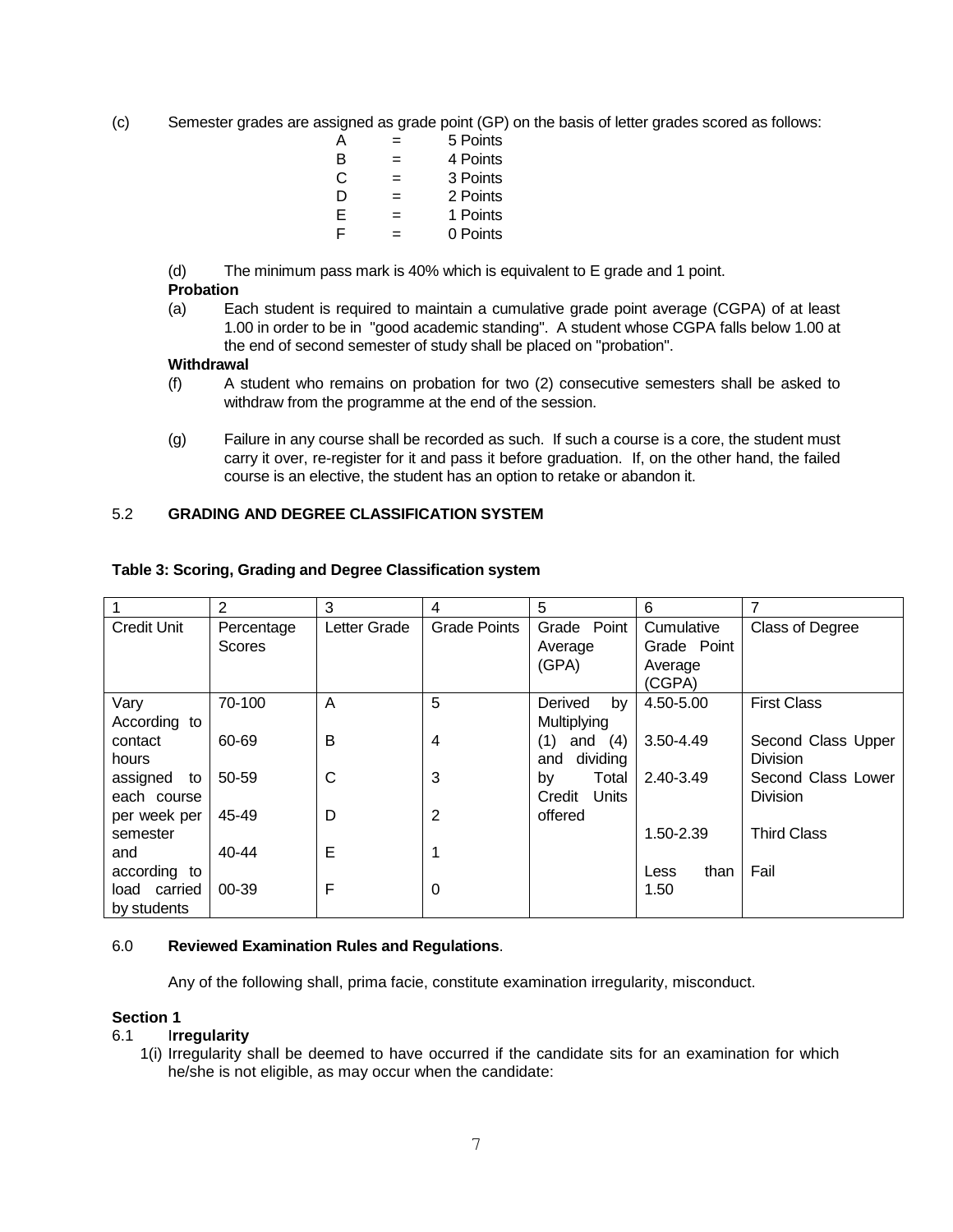- a. does not register for the approved course
- b. does not satisfy the attendance requirements of 75%
- c. has not complied with any other requirement(s) prescribed by the Senate, Faculty or Department.
- **1(ii) Sanctions:** candidates whose positions are irregular as identified under this heading shall not be allowed to sit for the examination. Where the irregularity is discovered after the candidate might have sat for the examination, such paper(s) done under irregular conditions shall be nullified.

# **Section 2**

# 6.2 **Misconduct**

- Misconduct shall be deemed to have occurred under the following instances:
- a. Failure to observe silence. The only permissible way for attracting the attention of the invigilator is by the candidate raising of his/her hand.
- b. Smoking in the examination hall or rooms when an examination is in progress.
- c. Act(s) of insubordination or insolence to the invigilator(s).
- d. Fighting in the examination hall.
- e. Introduction of mobile phones and/or similar electronic devices into the examination hall whether switched on or off, except where the Senate of the University otherwise directs.

## **2(2) Sanctions**

All cases of Misconduct shall attract written warning issued by the Dean and copied tot he registrar,, except taht candidates guilty of the acts shall in addition have their cases referred to the students disciplinary committee.

# **Section 3**

- 3(i) Examiantion Maklpractice shall be deemed to have occured under the following:
- (a) Any act of omission which contravenes any of the provision of section 3920 of the miscellaneous offences decree of 1984.
- (b) Any unlawful attempts, acts, omissions, successful or unsuccessful, directed at obtaining pre-knowledge of examination question(s) or influencing the marking of scripts or award of marks by the University or External Examiner.
- (c) Any attempt, successful or unsuccessful, to impersonate a candidate in any University examination. The following shall constitute impersonation:
	- i. Writing examination for a candidate
	- ii. The exchange of examination numbers or names or answer scripts/sheets.
	- iii. The intentional use of someone else's examination number
	- iv. Any act(s) of commission or omission that may negatively affect the smooth conduct of the examination
- (d) Introduction of relevant foreign materials and cheat notes into the examination hall, whether used (copied from, consulted) or not. Relevant materials shall be taken to refer to any material that is considered to be relevant to the subject matter or course being examined irrespective of whether it is relevant to the specific examination questions of the subject matter/course or not.
- (e) Exchange of relevant materials in the examination hall while the examination is in progress. These materials may involve any of the following:
	- i. Question paper containing relevant jotting and materials
	- ii. Collaborated copying
	- iii. Exchange of answer scripts.
- (f) Any unlawful attempt, whether successful or unsuccessful, to:
	- i. Remove submitted examination answer script(s) materials;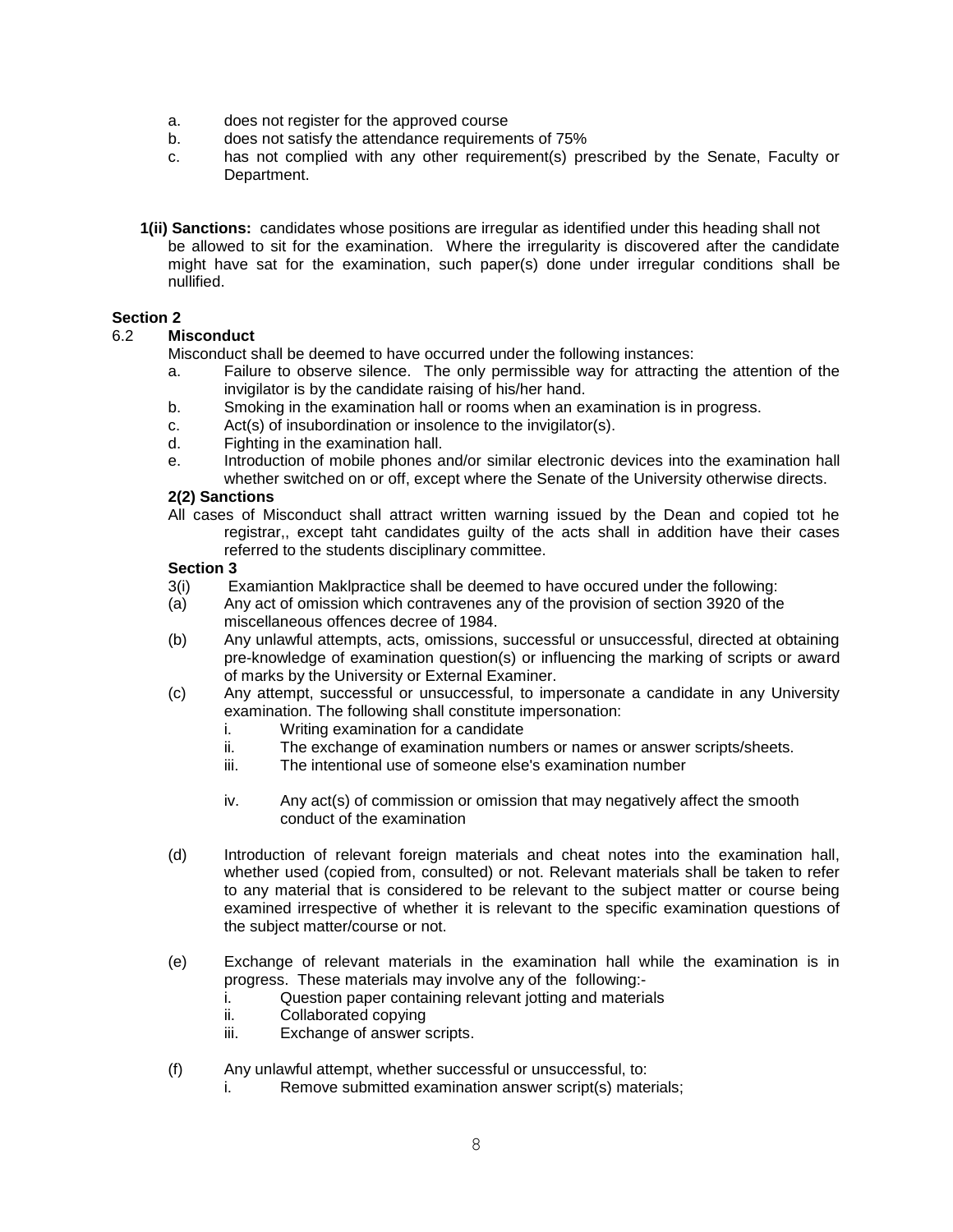- ii. Alter, add or delete any written materials in the submitted answer script(s) after the examination;
- iii. Replace submitted examination script(s) with extraneous one after the examination, either in part or in whole;
- iv. Submit manuscript not written under supervision in the examination hall during or after the examination;
- v. Destroy submitted examination scripts or materials by fire or any other method.
- (g) Theft/removal of examination scripts/materials, whether used or not.
- (h) Consulting notes and other relevant materials outside the examination hall when such a candidate has not yet submitted his/her script(s).
- (i) Assisting, facilitating, adding or abetting cheating.
- (j) Leaving the examination room without permission, and later returning to continue with the examination.
- (k) Receiving or giving irregular assistance.
- (l) Non-submission or incomplete submission of answer scripts.
- (m) Uncollaborated copying ("giraffing").
- (n) Writing on question papers/scripts, instead of the examination booklets and sheets supplied by the University.
- (o) Speaking/Conversation during examination inspite of a warning.

#### **6.3 Sanctions**

- i. **Expulsion:** . A candidate found quilty of any examination malpractice (a) to (i) above shall be punishable by expulsion.
- ii. **Rustication:** A candidate found guilty of any examination malpractice (j) to (k) above shall be punishable by rustication for a minimum period of one academic year. A student who is so suspended shall, upon his/her return, continue with the academic programme where he/she had stopped.
- iii. **Cancellation of Relevant Examination Paper(s)** A candidate found guilty of any examination malpractice (M) to (o) above shall be punishable by cancellation of the relevant examination paper(s). Any candidate whose paper is so cancelled shall be required to carry over the affected course(s).

## 7.0 **PROCEDURE FOR REPORTING AND HANDLING CASES OF EXAMINATION IRREGULARITY AND MISCONDUCT.**

Any alleged examination misconduct and irregularity shall be disposed of in accordance with the procedure herein outlined.

- i. Where the alleged offence was discovered **before** the examination, the staff or any other person who made the finding shall be required to make a report to the Head of Department who shall forward this along with his comments to the Dean of Faculty without delay. Where there are reports of leakage before the examination, the submission to the Head of Department shall include the leaked questions. Where the Head of Department confirms the leakage he may advise the Dean accordingly.
- ii. Where the alleged offence was discovered or notified **after** the examination, as when marking examination scripts, the lecturer or examiner who made the finding shall forward written report giving details of the offence, together with script(s) of the affected candidate(s) and any other relevant documents or materials to the Head of Department who shall forward same with his/her comments to the Dean without delay.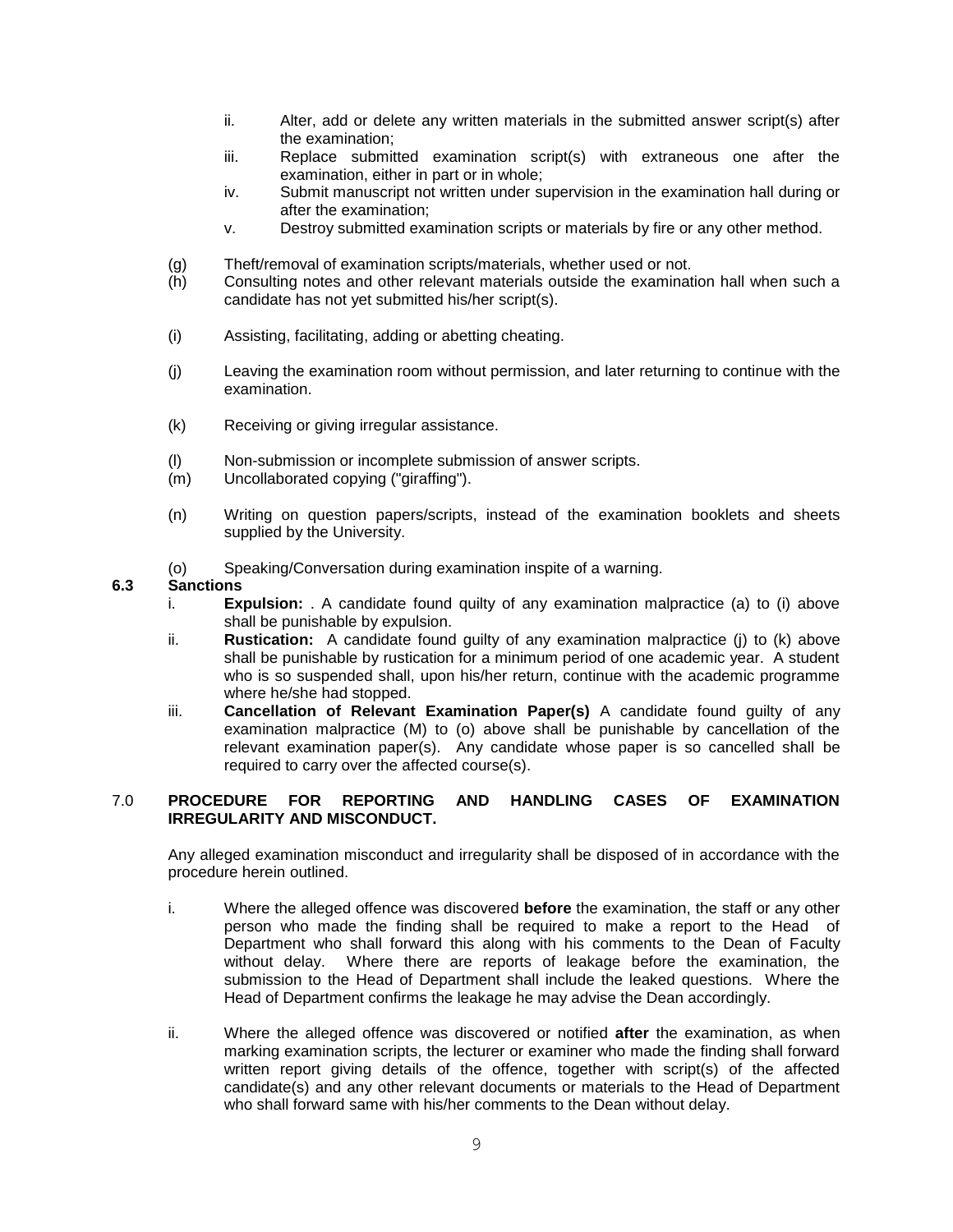- iii. The Dean shall, on receipt of the report, memorandum, and any other relevant documents or materials, immediately refer the matter to the Vice-Chancellor for investigation. The Dean shall deliver to the Vice-Chancellor, all the relevant documents and materials relating to the matter as deposited with him.
- iv. The Vice-Chancellor shall, on receipt of the report and other supporting documents and materials, further refer the matter to the Senate Committee on Examination Regulations and Irregularities. The Committee shall carefully examine and may, if considered necessary, take oral evidence from all concerned (students, staff or outsiders).
- v. The Senate Committee shall, after fully considering the matter, recommend to the Senate for appropriate penalty if it finds a student guilty. If not, it shall recommend a discharge.
- vi. The Committee's report, decision and recommendation shall be tabled before the full meeting of the Senate as early as possible. The full Senate shall have the power to adopt, reject, modify or amend the decision and recommendation of the committee.
- vii. The Registrar shall convey in writing to a student whose guilt has been confirmed by the Senate, the offence committed together with the punishment imposed. The student shall however, have the right to appeal to the University Council within fourteen (14) days.
- viii. Where a prima facie case has not been established, the affected student(s) or staff shall be discharged except the Vice-Chancellor who may re-open the case by referring the matter to the Senate Committee on Examination Regulation and Irregularities, if he is in possession of further evidence or information or has other reason to do so.
- ix. Where a staff of the University has been found guilty of examination malpractice, misconduct or irregularity, his case shall be referred to the appropriate Staff Disciplinary Committee for appropriate penalty.
- x. Where a person who is neither a student nor a staff of the University has been found guilty of examination malpractice, misconduct or irregularity, his case shall be reported to the appropriate police authority.
- xi. All organs or committee dealing with matters relating to examination malpractice, misconduct or irregularity shall act with dispatch on such matters referred to them.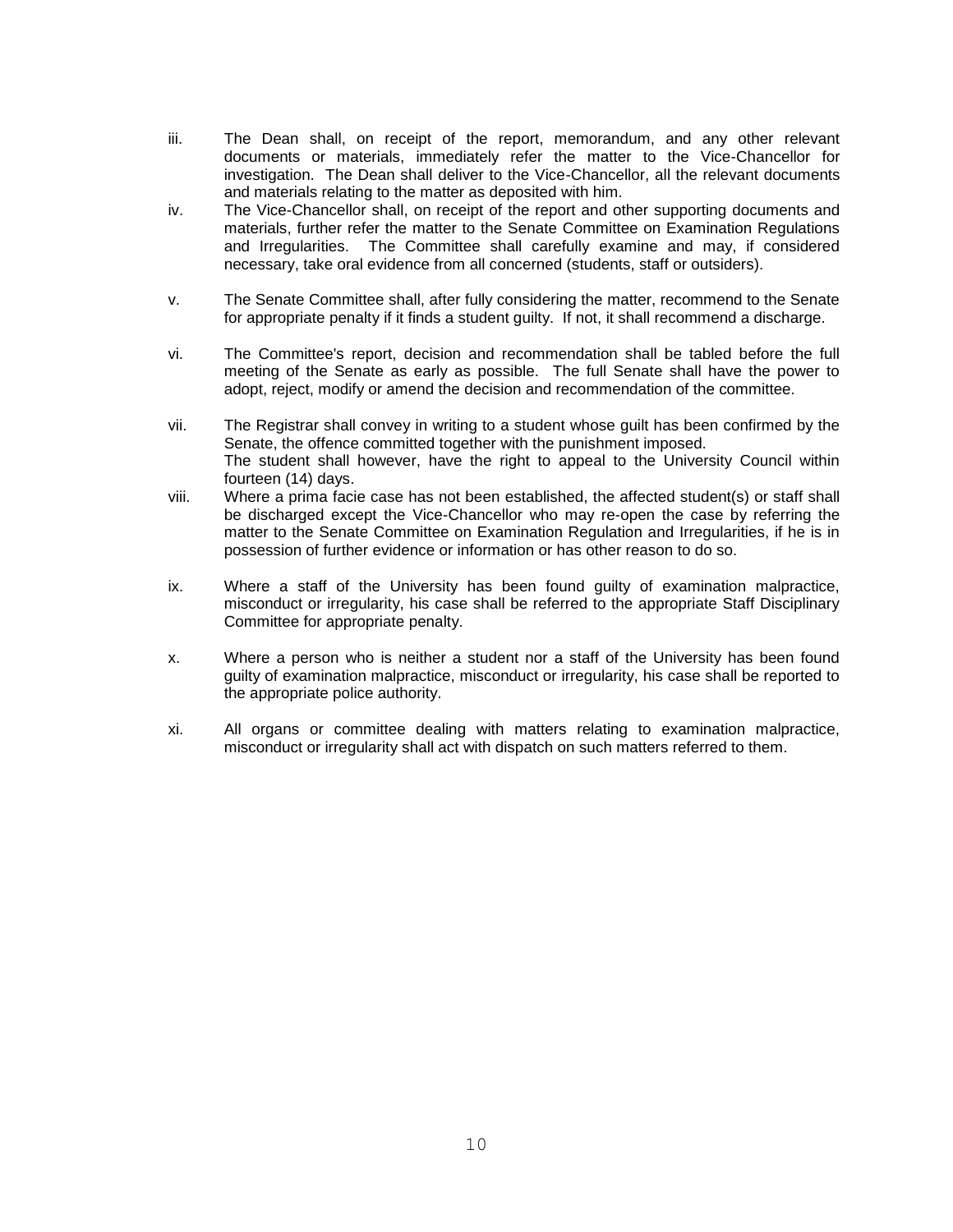| Table 4: ACADEMIC PROGRAMME FOR B.SC. BUSINESS MANAGEMENT 4 YEARS |  |
|-------------------------------------------------------------------|--|
| 100 LEVEL FIRST SEMESTER- 4 YEARS                                 |  |

| S/N                 | <b>COURSE CODE</b>                         | <b>COURSE TITLE</b>                          | <b>CREDIT</b><br><b>UNIT</b> | <b>COURSE</b><br><b>STATUS</b> |
|---------------------|--------------------------------------------|----------------------------------------------|------------------------------|--------------------------------|
| 1                   | <b>BSM 101</b>                             | <b>Introduction to Business I</b>            | 3                            | Core                           |
| $\overline{2}$      | <b>ACC 101</b>                             | Introduction to Accounting I                 | $\overline{3}$               | Core                           |
| 3                   | <b>BSM 103</b>                             | <b>Elements of Economics I</b>               | 3                            | Core                           |
| 4                   | <b>BSM 105</b>                             | <b>Business Mathematics I</b>                | 3                            | Core                           |
| 5                   | GST 111                                    | Communication in English                     | $\overline{2}$               | Core                           |
| 6                   | GST 121                                    | Use of Library, Study Skills and Information | $\overline{2}$               | Core                           |
|                     |                                            | <b>Communication Technology</b>              |                              |                                |
|                     |                                            | <b>Total Credit Unit</b>                     | 16                           |                                |
|                     | <b>Suggested Electives</b>                 | Minimum of 2 credits to be taken             |                              |                                |
| 1                   | PSY 101                                    | Introduction to Psychology I                 | $\overline{2}$               | Elective                       |
| 2                   | SOC 101                                    | Introduction to Sociology I                  | $\overline{2}$               | Elective                       |
| 3                   | <b>BSM 113</b>                             | Money, Banking and Economy I                 | $\overline{2}$               | Elective                       |
|                     |                                            | <b>Total Credit Unit</b>                     | 18                           |                                |
|                     | <b>100 LEVEL SECOND SEMESTER</b>           |                                              |                              |                                |
| 1                   | <b>BSM 102</b>                             | Introduction to Business II                  | 3                            | Core                           |
| $\overline{2}$      | <b>ACC 102</b>                             | Introduction to Accounting II                | 3                            | Core                           |
| 3                   | <b>BSM 104</b>                             | <b>Elements of Economics II</b>              | 3                            | Core                           |
| 4                   | <b>BSM 106</b>                             | <b>Business Mathematics II</b>               | 3                            | Core                           |
| 5                   | <b>BSM 108</b>                             | Introduction to Finance                      | $\overline{2}$               | Core                           |
| 6                   | GST 112                                    | Logic, Philosophy & Human Existence          | $\overline{2}$               | Core                           |
|                     |                                            | <b>Total Credit Unit</b>                     | 16                           |                                |
|                     | <b>Suggested Electives</b>                 | Minimum of 2 credits to be taken             |                              |                                |
| 1                   | <b>PSY 102</b>                             | Introduction to Psychology II                | $\overline{2}$               | Elective                       |
| $\overline{2}$      | SOC 102                                    | Introduction to Sociology II                 | $\overline{2}$               | Elective                       |
| 3                   | <b>BSM 114</b>                             | Money, Banking & Economy II                  | $\overline{2}$               | Elective                       |
|                     |                                            | <b>Total Credit Unit</b>                     | 18                           |                                |
|                     |                                            |                                              |                              |                                |
|                     | 200 LEVEL FIRST SEMESTER<br><b>BSM 201</b> | Principles and Techniques of Management I    | 3                            | Core                           |
| 1<br>$\overline{2}$ |                                            | <b>Business Statistics I</b>                 | 3                            | Core                           |
|                     | <b>BSM 203</b>                             | Introduction to Cost and Management          |                              |                                |
| 3                   | <b>ACC 205</b>                             | Accounting                                   | 3                            | Core                           |
| 4                   | <b>BSM 207</b>                             | <b>Economic Theory I</b>                     | $\overline{2}$               | Core                           |
| 5                   | <b>BSM 209</b>                             | <b>Principles of Marketing I</b>             | $\overline{3}$               | Core                           |
| 6                   | GST 211                                    | History and Philosophy of Science            | $\overline{2}$               | Core                           |
| 7                   | <b>EPS 201</b>                             | Entrepreneurship Studies I                   | 2                            | Core                           |
|                     |                                            | <b>Total Credit Unit</b>                     | 18                           |                                |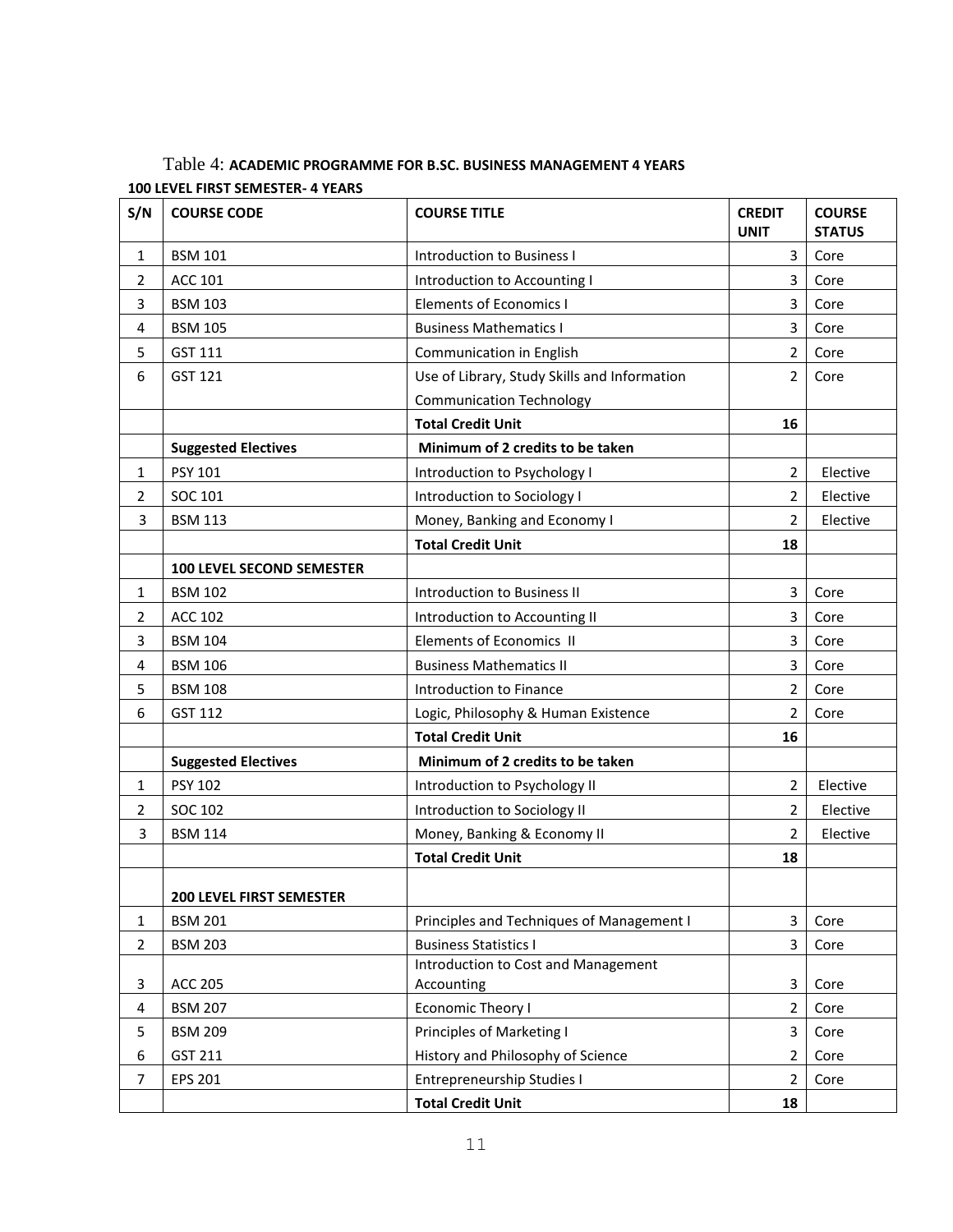|                | <b>Suggested Electives</b>       | Minimum of 2 credits to be taken           |                |          |
|----------------|----------------------------------|--------------------------------------------|----------------|----------|
| 1              | <b>BSM 211</b>                   | Capital and Money Market Institutions      | $\overline{2}$ | Elective |
| $\overline{2}$ | <b>BSM 213</b>                   | <b>Business Communication</b>              | $\overline{2}$ | Elective |
| 3              | <b>BSM 215</b>                   | <b>Fundamentals of Selling</b>             | $\overline{2}$ | Elective |
|                |                                  | <b>Total Credit Unit</b>                   | 20             |          |
|                |                                  |                                            |                |          |
|                | <b>200 LEVEL SECOND SEMESTER</b> |                                            |                |          |
| 1              | <b>BSM 202</b>                   | Principles and Techniques of Management II | 3              | Core     |
| $\overline{2}$ | <b>BSM 204</b>                   | <b>Business Statistics II</b>              | 3              | Core     |
| 3              | <b>BSM 206</b>                   | <b>Computer Applications in Business</b>   | 3              | Core     |
| 4              | <b>BSM 208</b>                   | <b>Economic Theory II</b>                  | $\mathcal{P}$  | Core     |
| 5              | <b>BSM 210</b>                   | Principles of Marketing II                 | 3              | Core     |
| 6              | <b>EPS 202</b>                   | Entrepreneurship Studies II                | $\overline{2}$ | Core     |
| 7              | <b>GST 222</b>                   | Peace Studies & Conflict Resolution        | $\mathfrak{p}$ | Core     |
|                |                                  | <b>Total Credit Units</b>                  | 18             |          |
|                | <b>Suggested Electives</b>       | Minimum of 2 credits to be taken           |                |          |
| 1              | <b>BSM 214</b>                   | <b>Economics of Banking Operations</b>     | $\overline{2}$ | Elective |
| 2              | <b>BSM 212</b>                   | <b>Investment Analysis</b>                 | $\overline{2}$ | Elective |
| 3              | <b>BSM 216</b>                   | E Business                                 | $\overline{2}$ | Elective |
|                |                                  | <b>Total Credit Units</b>                  | 20             |          |

|                | <b>300 LEVEL FIRST SEMESTER</b>  |                                            |                |          |
|----------------|----------------------------------|--------------------------------------------|----------------|----------|
| 1              | <b>BSM 301</b>                   | Organizational Behaviour and Analysis      | 3              | Core     |
| 2              | <b>BSM 303</b>                   | <b>Business Law</b>                        | 3              | Core     |
| 3              | <b>BSM 305</b>                   | <b>Quantitative Methods in Business</b>    | 3              | Core     |
| 4              | <b>BSM 307</b>                   | Research Methods in Management Sciences I  | 3              | Core     |
| 5              | <b>BSM 309</b>                   | Principles of Business Finance I           | 3              | Core     |
| 6              | <b>BSM 311</b>                   | Self Management                            | 1              | Core     |
| 7              | EPS 301                          | <b>Entrepreneurship Vocations I</b>        | 1              | Core     |
|                |                                  | <b>Total Credit Units</b>                  | 17             |          |
|                | <b>Suggested Electives</b>       | Minimum of 2 credits to be taken           |                |          |
| $\mathbf{1}$   | ECO 307                          | Development Economics                      | $\overline{2}$ | Elective |
| $\overline{2}$ | ECO 309                          | <b>Public Policy</b>                       | $\mathcal{P}$  | Elective |
|                |                                  | Physical Distribution and Transportation   |                |          |
| 3              | <b>BSM 313</b>                   | Management                                 | 2              | Elective |
|                |                                  | <b>Total Credit Units</b>                  | 18             |          |
|                | <b>300 LEVEL SECOND SEMESTER</b> |                                            |                |          |
| 1              | <b>BSM 302</b>                   | <b>Comparative Management</b>              | $\overline{3}$ | Core     |
| 2              | <b>BSM 304</b>                   | <b>Production Management</b>               | $\overline{2}$ | Core     |
| 3              | <b>BSM 306</b>                   | Elements of Government                     | 3              | Core     |
| 4              | <b>BSM 308</b>                   | Research Methods in Management Sciences II | 3              | Core     |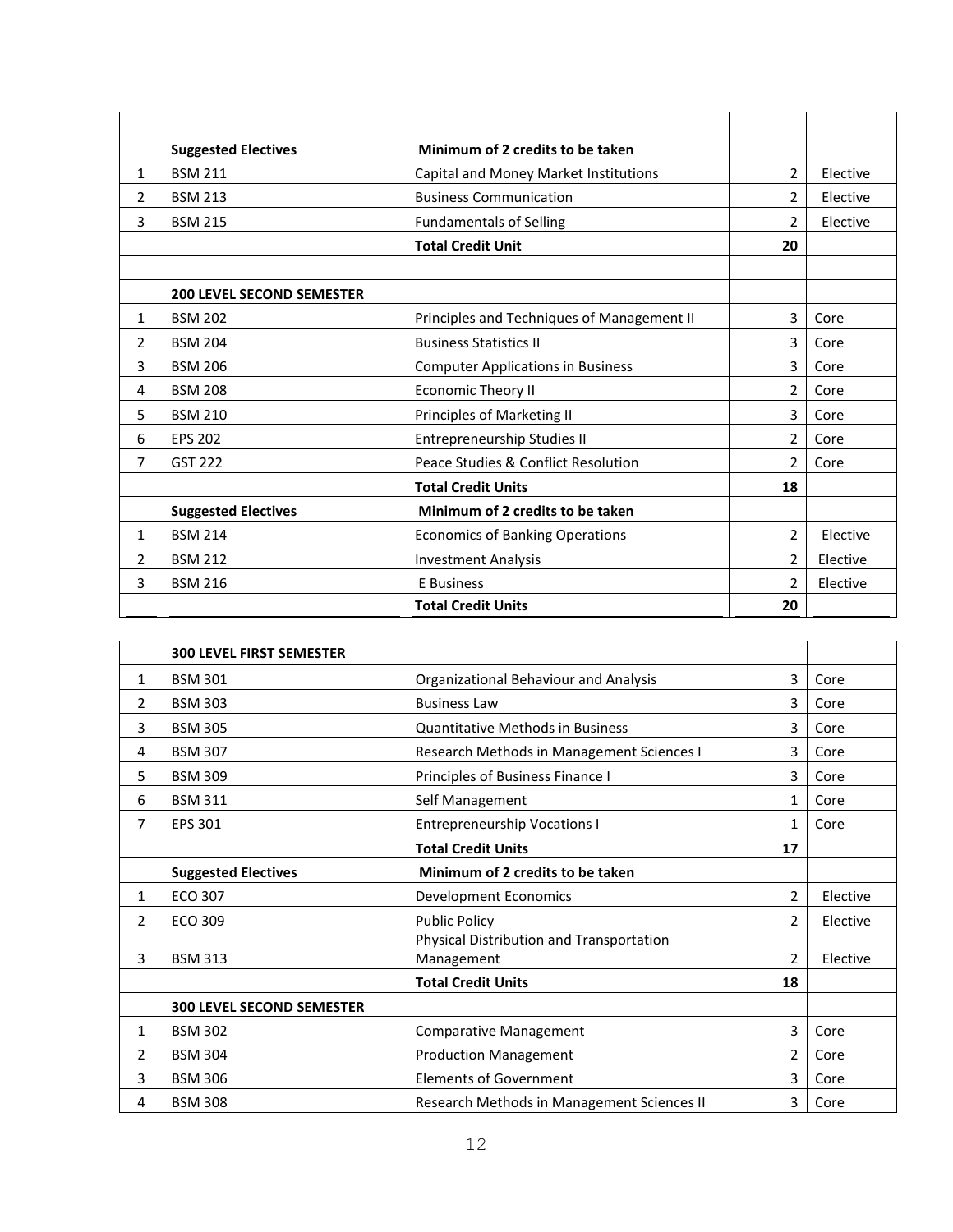| 5              | <b>BSM 310</b>                   | Principles of Business Finance II         | 2              | Core     |
|----------------|----------------------------------|-------------------------------------------|----------------|----------|
| 6              | <b>BSM 312</b>                   | <b>Industrial and Labour Relations</b>    | $\overline{2}$ | Core     |
| 7              | <b>EPS 302</b>                   | <b>Entrepreneurship Vocation II</b>       | 1              | Core     |
|                |                                  | <b>Total Credit Units</b>                 | 16             |          |
|                | <b>Suggested Electives</b>       | Minimum of 2 credits to be taken          |                |          |
| 1              | <b>BSM 322</b>                   | Structure of the Nigerian Economy         | 2              | Elective |
| 2              | <b>BSM 314</b>                   | Consumer Behaviour                        | $\overline{2}$ | Elective |
| 3              | <b>BSM 324</b>                   | <b>Marketing Operations</b>               | $\overline{2}$ | Elective |
|                |                                  | <b>Total Credit Units</b>                 | 17             |          |
|                | <b>400 LEVEL FIRST SEMESTER</b>  |                                           |                |          |
| 1              | <b>BSM 401</b>                   | <b>Advanced Management Theory</b>         | 3              | Core     |
| 2              | <b>BSM 403</b>                   | Management Information System             | $\overline{3}$ | Core     |
| 3              | <b>BSM 407</b>                   | <b>Financial Management</b>               | 3              | Core     |
| 4              | <b>BSM 409</b>                   | <b>Business Policy I</b>                  | 3              | Core     |
| 5              | <b>BSM 411</b>                   | Human Resource Management                 | 3              | Core     |
|                |                                  | Undergraduate Management Aptitude Studies |                |          |
| 6              | <b>BSM 415</b>                   | (UMAS) I                                  | 1              | Core     |
|                |                                  | <b>Total Credit Units</b>                 | 16             |          |
|                | <b>Suggested Electives</b>       | Minimum of 2 credits to be taken          |                |          |
| 1              | <b>BSM 413</b>                   | <b>Industrial Marketing</b>               | $\overline{2}$ | Elective |
| 2              | <b>BSM 405</b>                   | Marketing Management                      | $\overline{2}$ | Elective |
| 3              | <b>BSM 417</b>                   | Marketing of Services & Society           | $\overline{2}$ | Elective |
|                |                                  |                                           | 18             |          |
|                | <b>400 LEVEL SECOND SEMESTER</b> |                                           |                |          |
| 1              | <b>BSM 402</b>                   | <b>International Business</b>             | $\overline{3}$ | Core     |
| 2              | <b>BSM 406</b>                   | Analysis for Business Decision            | 3              | Core     |
| 3              | <b>BSM 408</b>                   | Research Project                          | 6              | Core     |
| 4              | <b>BSM 410</b>                   | <b>Business Policy II</b>                 | 3              | Core     |
|                |                                  | <b>Total Credit Units</b>                 | 16             | Core     |
|                |                                  |                                           |                |          |
|                | <b>Suggested Electives</b>       | Minimum of 2 credits to be taken          |                |          |
| $\mathbf{1}$   | <b>BSM 424</b>                   | <b>Business and Society</b>               | $\overline{2}$ | Elective |
| $\overline{2}$ | <b>BSM 414</b>                   | <b>International Marketing</b>            | $\overline{2}$ | Elective |
| 5              | <b>BSM 416</b>                   | e-Marketing                               | 1              | Core     |
|                |                                  |                                           |                |          |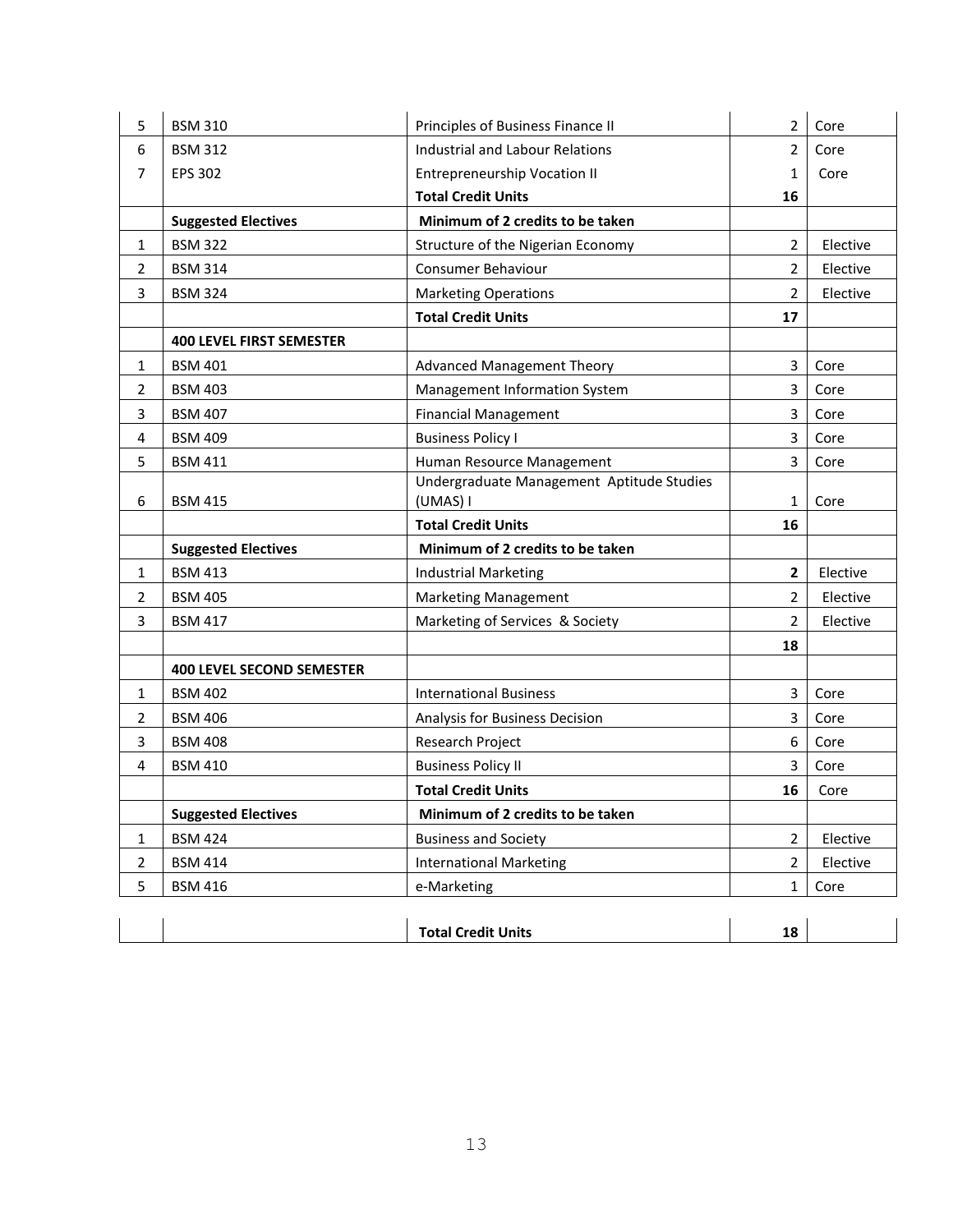#### **Table 5: COURSE CONTENTS**

TOTAL UNITS FOR FOUR YEARS

|              |                 | <b>CORE COURSES</b> |              |      | <b>ELECTIVES</b> |              |              |
|--------------|-----------------|---------------------|--------------|------|------------------|--------------|--------------|
|              | <b>SEMESTER</b> |                     |              |      | <b>SEMESTER</b>  |              | <b>GRAND</b> |
| <b>LEVEL</b> | 1ST             | $\sim$ ND           | <b>TOTAL</b> | ∡ ST | 2ND              | <b>TOTAL</b> | <b>TOTAL</b> |
| 100          | 16              | 16                  | 32           | ◠    |                  |              | 36           |
| 200          | 18              | 18                  | 36           |      |                  |              | 40           |
| 300          |                 | 16                  | 33           | ◠    | ◠                |              | 37           |
| 400          | 16              | 16                  | 32           | ົ    | ົ                |              | 36           |
|              |                 |                     |              |      |                  |              |              |
| <b>TOTAL</b> | 65              | 67                  | 133          | 8    | о                | 16           | 149          |

#### **Minimum credit units for graduation**:

a) **UTME Students (four years**)

 Core Courses …………. 128 units Electives………………. 16 units  **Total 144 units**

**b) Direct Entry (Three years)**

Core courses…………..90 units Electives………………18 units **Total 108units**

# **100 LEVEL**

#### **BSM 101 Introduction to Business I (3 units)**

The objective of this course is to provide is students with a basic background in business necessary for the proper understanding of the structure and operations of business within organizational framework. The course will therefore include the following: the scope of business, the character of business from social, legal and economic perspectives. Forms of ownership, organization and management. Marketing, production, finance and accounting functions. Government and business. The social responsibility of business. International business. Problems of Nigerian business enterprises.

**BSM 102 Introduction to Business II (3 units)** The course seeks to introduce students to the functional areas of Business, their importance and relationship. The production, the marketing, the personnel and management and the finance function.

> The Production Function: Production process in the manufacturing and service industries. Principles of efficient production, materials management and quality control.

> The Marketing Function: The need for and functions of marketing, the various types of markets, planning for product development. Distribution systems and channels, utility of time, place and form. The importance of pricing and promotion of the marketing function.

> The Finance and Accounting Function: Money in its various forms. Determining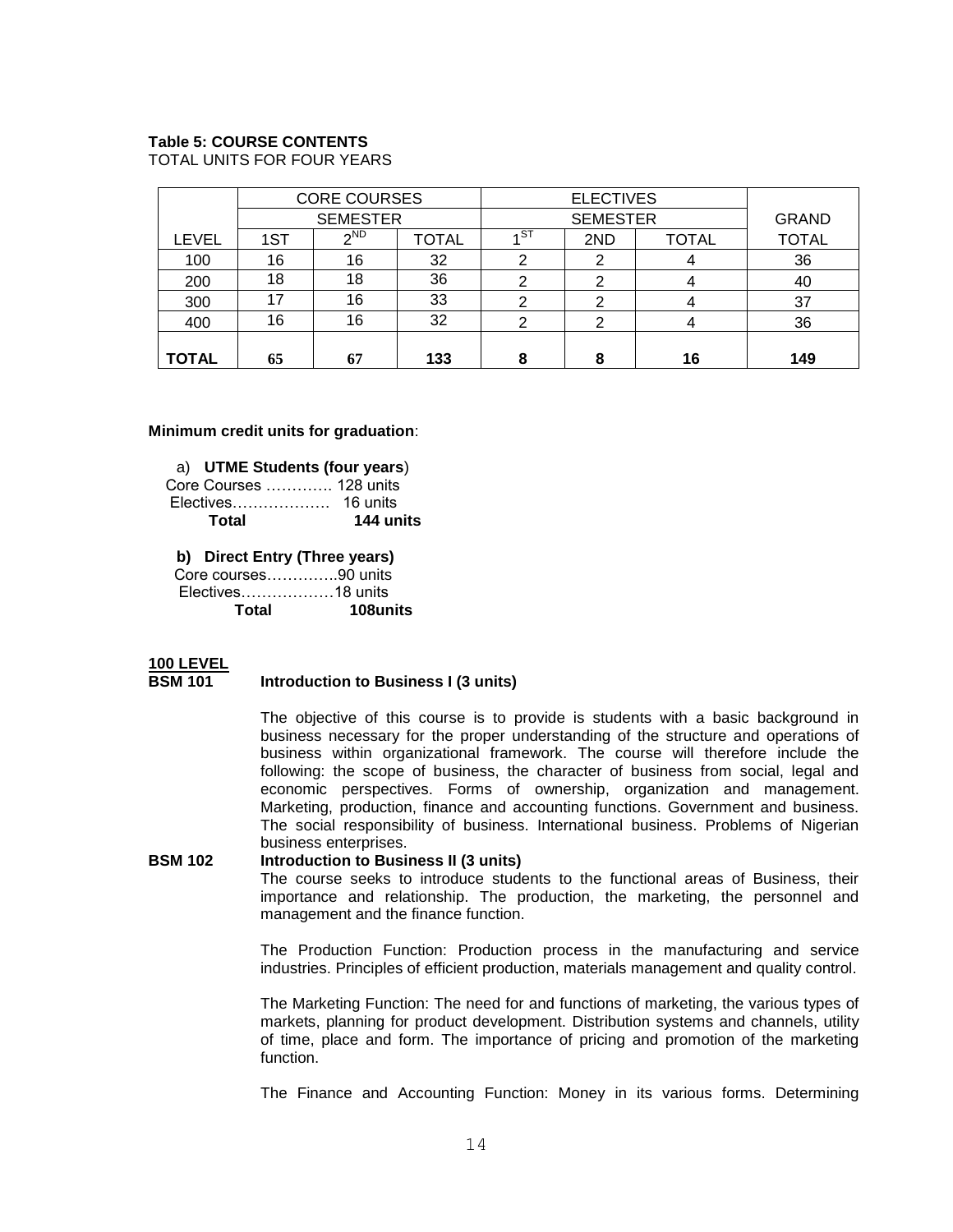financial needs of business, Importance of finance, financial structure, role of accounting.

Personnel and Management Function: The role of personnel, management and labour relations. Human behaviour in organizations. Problems of sub optimization, goal congruence in business.

#### **ACC 101 Introduction to Accounting I (3 units)**

Definition, nature and scope of accounting in human society; The role of accountants; The accounting function and its relationship with information system of organizations; Accounting procedure and systems; Brief history of accounting; Introduction to double entry book keeping systems; The trial balance, accrual, prepayment and adjustments; Accounting concepts and conventions; Books of accounts (day books, journal etc); Manufacturing, trading and profit and loss accounts and balance sheets of sole; traders; Methods of keeping of accounting records (manual and electronic).

## **ACC 102 Introduction to Accounting II (3 units)**

Distinction between capital and revenue expenditure and income; The concept of depreciation (methods and application); Incomplete records and single entry book keeping; Correction of errors; Accounting of non-trading organizations; Control accounts and bank reconciliation statements; Introduction to cost and management accounting; Introduction to auditing and taxation; Introduction to public and business finance.

# **BSM 103 Elements of Economics I (3 units)**

Elements of price theory, function and the derivation of individual market demand curves for a commodity; supply function and the derivation of individual and market supply curves; interactions of supply and demand and the idea of equilibrium under competition, price control; change and adjustment under a pricing system. Elasticity of demand and supply. Cobweb theory; utility analysis; production function and the law of variable proportions; cost curves in short-run and long run. Theory of the firm: competition, monopoly and oligopoly.

## **BSM 104 Elements of Economics II (3 units)**

The concept of national income. The circular flow of income. National income accounting; aggregate economic variables and determination of level of economic activity. The components of national income like consumption, investment and government. The classic and Keynesian systems. Paradox of thrift. Simple model national income determination.

## **BSM 105 Business Mathematics I (3 units)**

Role of maths in business. Mathematical concepts in business; set theory, factors and exponents, functions, progressions. Coordinate geometry, inequalities, absolute values. Complex numbers; introduction to differentiation and integration equation; differential equations; factors and factor addition; derivations, limits and continuity.

# **BSM 106 Business Mathematics II (3 units)**

Introduction and limits to differential calculus; First principles of derivative, general rules of differentiation; Differential, higher order derivative and applications of derivative; Maxima-minima functions; Indefinite and definite integration and applications; Multiple, special, numerical (approximate) methods of integration; Lagrange' multiplier.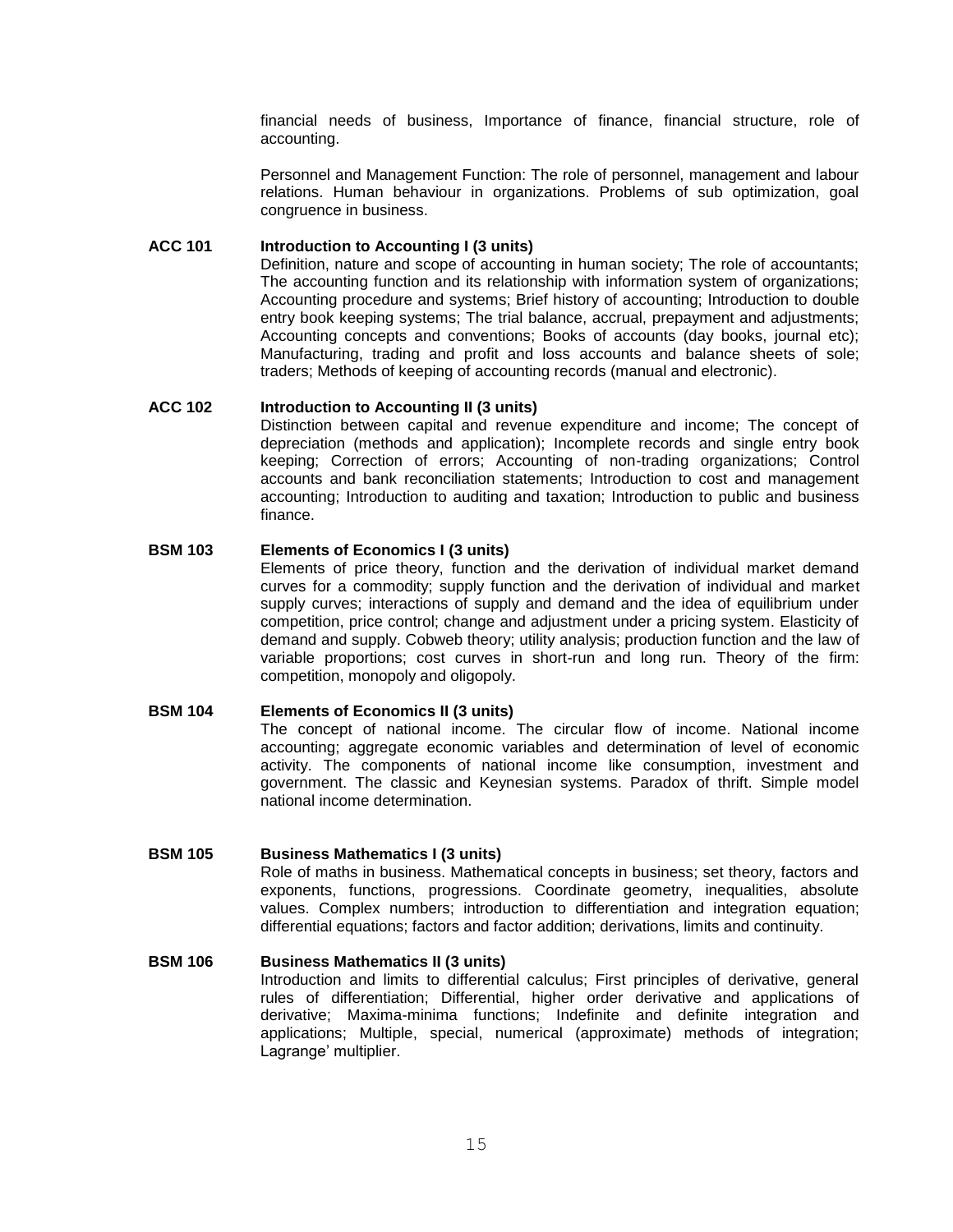#### **BSM 113 Money, Banking and Economy (2 units)**

Nature, forms and functions of money; banking concepts; principles and functions of different banking institutions, money creation; the banks and capital markets, money and economic activity, trade and finance.

#### **BSM 114 Money, Banking and Economy (2 units)**

General relationship between banker and customer. Types of accounts. Special relationships (e.g. mandates and power of attorney, appropriation of payments, set-off, confidentiality bankers opinion, indemnities. Banking operations. Principles of good lending. Preparation, interpretations and criticism of financial statements such as balance sheet, income statements, cash and fund flow forecast for lending purposes.

# **PSY 101 Introduction to Psychology I (2 units)**

Definition and goals; Fields of Psychology – experimental, clinical counseling, industrial/organizational, Forensic psychology, psychological basis or behaviour, sensory processes, perception, memory, consciousness, attention, learning thinking and language, psychology of human development, intelligence, motivation and emotions.

# **PSY 102 Introduction to Psychology II (2 units)**

Introduction: Personality Theory and Personality assessment, psychopathology, social psychology. Survey of topics, theories and research results in contemporary psychology. Psychology and other disciplines. Current issues in modern psychology.

# **GST 111 Communication in English (2units)**

Effective communication and writing in English, language skills, writing of essay answers, comprehension, sentence construction. Outlines and Paragraph. Collection and organization of materials and logical presentation, punctuation (2 Units)

### **GST 112 Logic, Philosophy and Human Existence (2 Units)**

A brief survey of the main branches of philosophy symbolic logic special symbols in symbolic logic conjunction, negation, affirmation, disjunction, equivalent and conditional statements law of tort. The method of deduction using rules of inference and biconditionals qualification theory. Types of discourse, Nature of arguments, validity and soundness; techniques for evaluating arguments. Distinction between inductive and deductive inferences, etc. (Illustrations will be taken from familiar texts, including literature materials, novels, law reports and newspaper publications).

#### **GST 121 Use of Library, Study Skills and Information Communication Technology (2 Units)**

Brief history of libraries, library and education,. University libraries and other types of libraries, study k skills (reference services, types of library materials, using library resources including e-learning, e-materials, etc,. Understanding library catalogues (card, OPAC, etc) and classification, copyright and its implications. Database resources, Bibliographic citations and referencing. Development of modern ICT. Hardware technology, software technology, imput devices, storate devices, output devices communication and internet services, world proc essing skills (typing etc).

#### **200 LEVEL**

## **BSM 201 Principles and Techniques of Management I (3 units)**

Basic concept of management; management principles, functions of the manager. Centralization and decentralization of authority: delegation span of management, departmentation. Planning and control, staffing and directing i.e. selection of manpower and appraisal.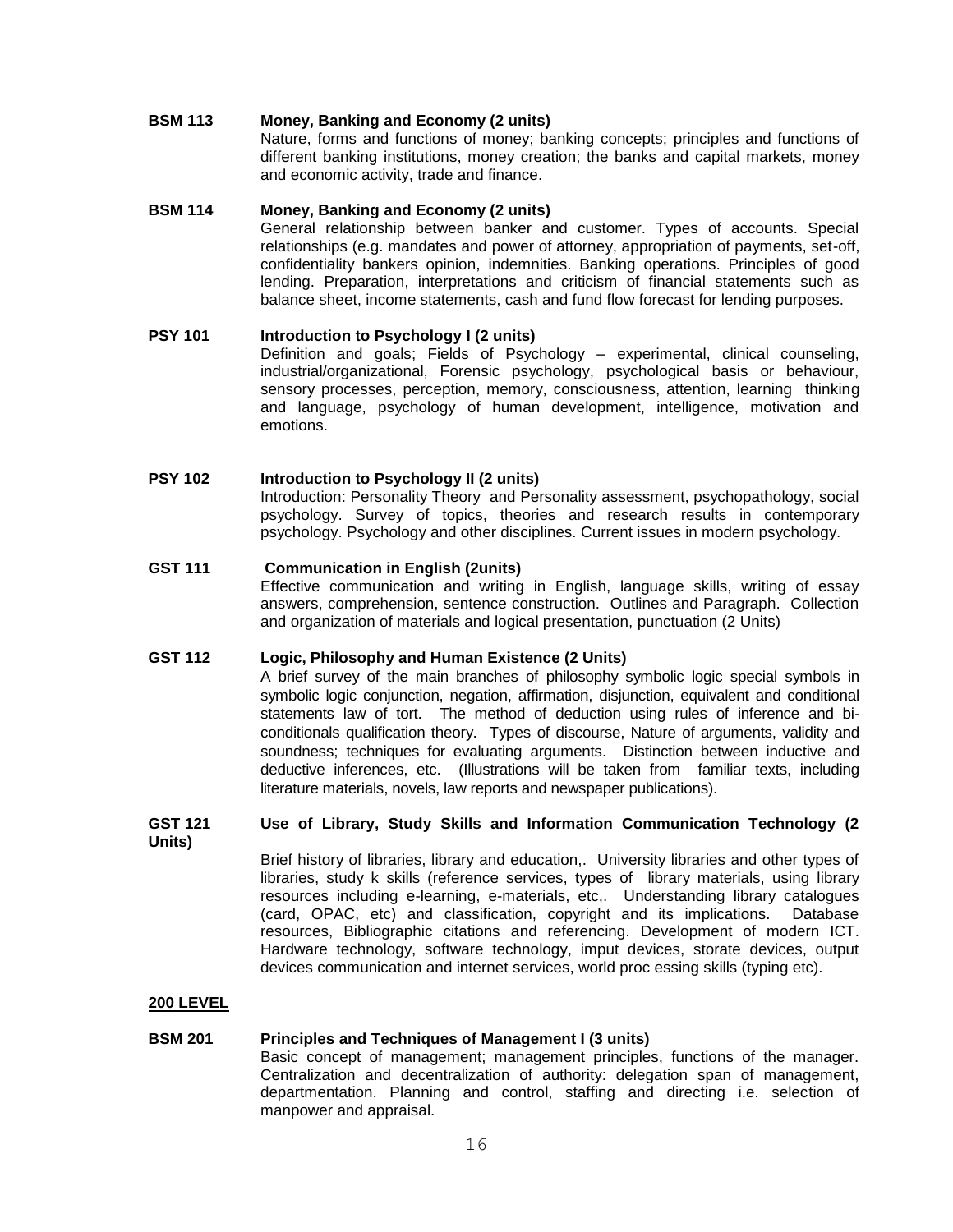# **BSM 202 Principles and Techniques of Management II (3 units)**

Management development. Nature of directing, motivation, leadership, controlling: the control process, control technique, recent developments in the control process. The challenges of indigenization, transferability of management.

## **ACC 205 Introduction to Cost and Management Accounting I (3 units)**

Nature, Scope and Functions of Cost and Management Accounting. The principles underlying the preparation and presentation of Cost Account for various types of Business.

The Different meaning of 'Cost': Historical Costs, Standard Cost, Marginal Cost, Average Cost, etc. Cost Unit and Cost Centres. The Elements of Cost and Classification of Costs. Cost Accounting for Materials, Labour, Over-heads and Equipment: Job and Process of Cost Accounting, Elements of Marginal Costing, Standard Costing and Budgetary Control. Double Entry Accounts for Cost Control. Nature and Uses of Accounting Ratio. Elementary Break-even Analysis, Current Problems and Issues in cost and management accounting..

# **BSM 211 Capital and Money Market Institutions (2 units)**

The nature and function of the financial market. The nature and functions of the money market. Structures of interest rate and the role of government and regulator of money market. Money market instruments and institutions, London money market. Nigerian money market. The role of financial intermediaries and the central bank of Nigeria in the money supply process.

# **GST 211 History and Philosophy of Science (2 Units)**

Man – his origin and nature, Man and his cosmic environment, Scientific methodology, Science and technology in the society and service` of man, Renewable and nonrenewable resources – man and his energy resources.

# **GST 222: Peace Studies and Conflict Resolution ( 2 unit)**

Basic concepts in peace studies and conflict resolution, peace as vehicle of unity and development, conflict issues,. Types of conflicts, e.g. Ethnic/religious/political/economic conflicts. Root causes of conflicts and violence in Africa, Indigene/settler phenomenon, peace-building, Management of conflict and security. Elements of peace studies and conflict resolution, developing a culture of peace, peace mediation and peace-keeping. Alternative Dispute Resolution (ADR).

Dialogue/arbitration in conflict, Role of international organizations in conflict resolution, e.g. ECOWAS, African Union, United Nations, etc.

# **EPS 201 Introduction to Entrepreneurial Skills I (2 Units)**

Introduction to Entrepreneurship and new venture creation; Entrepreneurship in theory and practice; The opportunity, Forms of business, Staffing, Marketing and the new venture; Determining capital requirements, Raising Feasibility studies; Innovation; Legal Issues;. Instance and environmental considerations. Possible business opportunities in Nigeria.

## **EPS 202 Introduction to Entrepreneurial Skills II (2 Units)**

Introduction to Entrepreneurship and new venture creation; Entrepreneurship in theory and practice; The opportunity, Forms of business, Staffing, Marketing and the new venture; Determining capital requirements, Raising Feasibility studies; Innovation; Legal Issues;. Instance and environmental considerations. Possible business opportunities in Nigeria.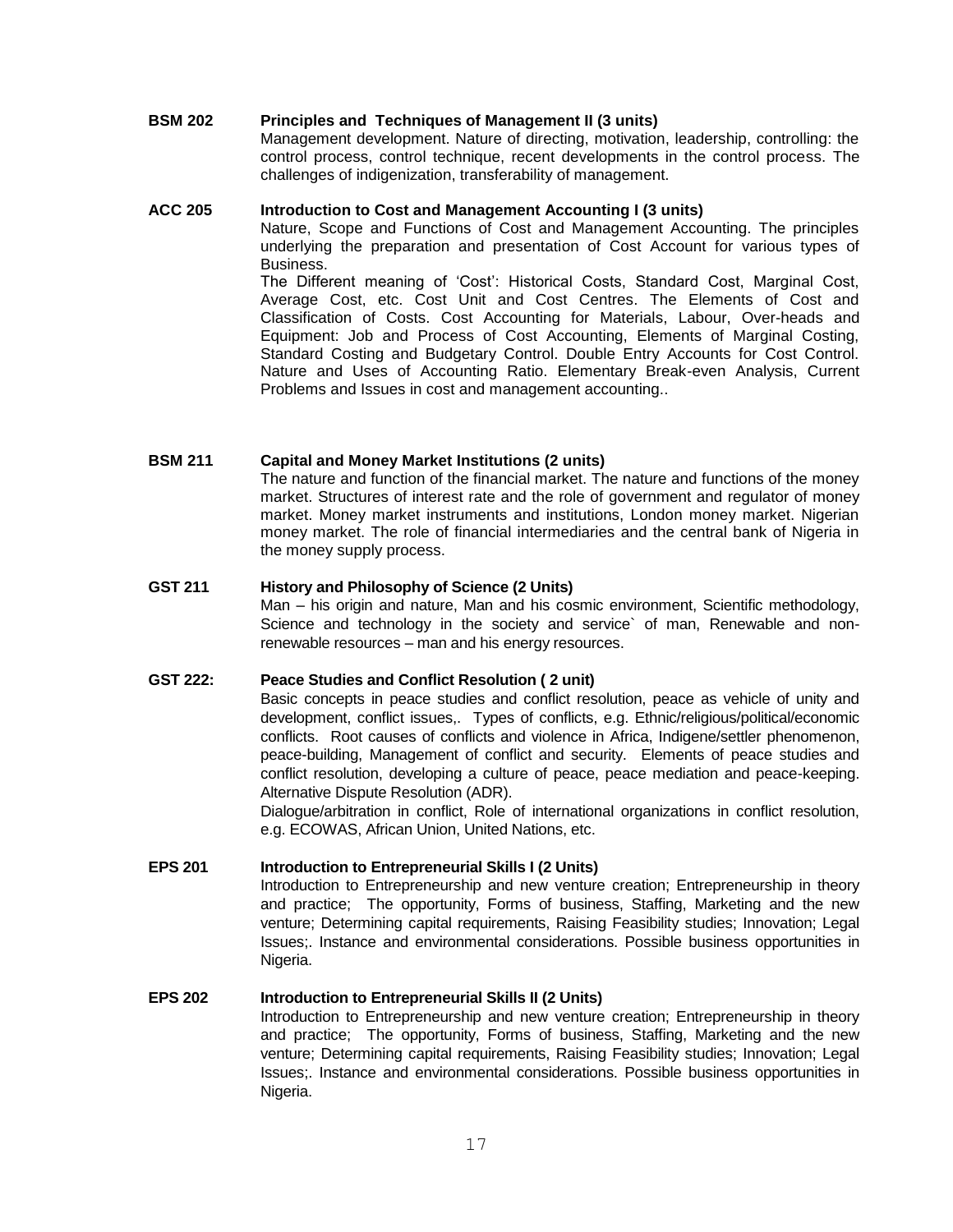# **BSM 203 Business Statistics I (3 units)**

The main objectives of this course are:

- a. to enable the students to have a firm and proper understanding of the nature and scope of business statistics.
- b. to help the student to validly appreciate the fundamental or basic activities and processes involved in business statistics including those of selection, collection and organization of basic facts into meaningful data as well as those of summarizing, presentation and analysis of data into useful information.
- c. to enable the students to understand the fundamental differences in the notion of statistical variables such as those of discrete variables and continuous variables against the background of a the background of a sound knowledge of the measures of central tendencies and measures of variability (dispersion).

Nature of statistics, statistical inquiries, forms and design; The role of statistics; Basic concepts in statistics; Discrete and continuous variables; Functional relationships;

Sources of data; Methods of collecting primary data; Presentation of statistical data; Measures of central tendency; Measures of dispersion, movements, Skewness and Kurtosis; Elementary probability distribution, Normal, Binomial, Poisson and Hyper geometric.

**BSM 204 Business Statistics II (3 units)** Elementary sampling theory; Estimation theory; Statistical decision theory; Tests of hypotheses for small and large samples; Chi-square distribution and test of goodness of fit; Linear regression; Correlation theory; Index numbers; Time series analysis; Analysis of variances (ANOVA)

# **BSM 206 Application of Computer in Business** Introduction to Basic programming. Data Types: Constant and Variables. Statement Types; assignment statements, Input – output statements, control statements. Application of Computer in Business

## **BSM 207 Economic Theory I (2 units)**

An overview of efficient allocation of resources in a market economy. Theory of employment and distribution in perfectly and imperfectly competitive markets. Pricing factors of production: the classical theory of factor prices and the idea of marginal productivity. The theory of comparative costs. Marxist theory of factor price. Equilibrium analysis: static vs dynamic; stable vs unstable, partial equilibrium analysis. The theory of consumer behaviour. Universality of the law of demand. Theory of production and costs. Perfect competition, monopoly and imperfect competition. General equilibrium and welfare economics.

# **BSM 208 Economic Theory II (2 units)**

Application of circular flow of income. Concept of deficit financing as an instrument of economic growth. Business/trade cycles. International monetary system. Concepts of economic growth and economic development. Poverty. The tools and instruments of macro-economic policy and their relevance to the Nigerian economy. Aggregates demand and supply. The multipliers. Banks and the supply of money. The money market. The commodity market and the ISLM framework. Fiscal and monetary policy. Keynesian versus monetarists. Unemployment and inflation. The foreign sector and the international monetary system.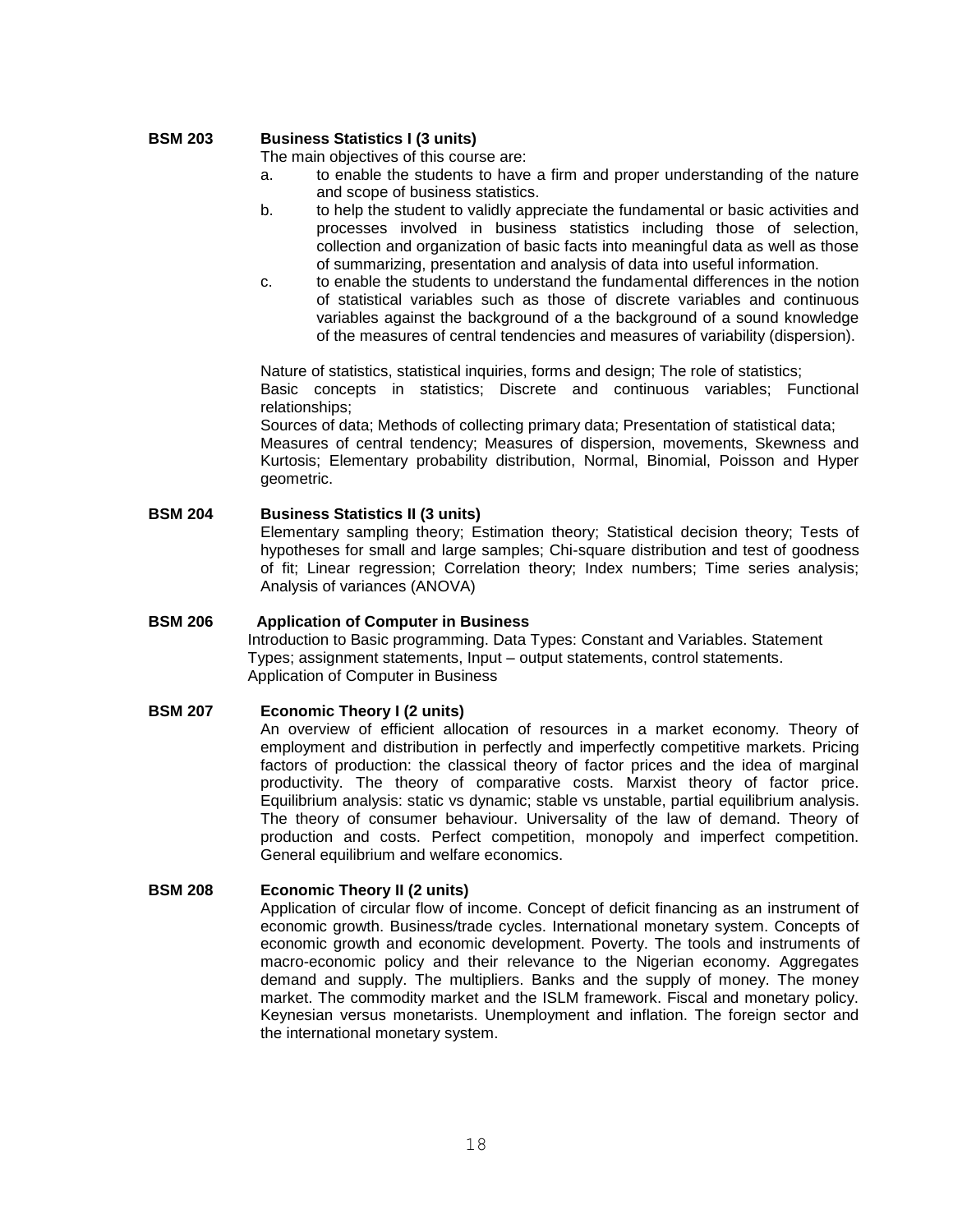# **BSM 209 Principles of Marketing I (3 units)**

- 1. The foundations of Marketing
	- a. Marketing defined
	- b. The evolution of marketing
	- c. Marketing Strategy and elements of the marketing mix
	- d. Marketing in the future
	- e. Role, importance and criticisms.
- 2. The Marketing System.
- 3. Functions of marketing:
	- a. merchandising activities,
	- b. physical distribution and
	- c. Supporting activities.
- 4 Approaches to the study of marketing Analysis
- 5 Environmental forces and marketing ethics
	- a. Analysis of marketing environment
	- b. Elements of the marketing environment
	- c. Ethics and social responsibility in the marketing environment
- 6 Product concept, Development and Life Cycle
	- a. What is a product?
	- b. Product classification and marketing strategies
	- c. Elements of a product
	- d. Special product issues
	- e. Managing the product mix
	- f. Developing new products
	- g. Predicting new product success
	- h. Concept development and product life cycle
- 7 Strategic marketing planning and forecasting
	- a. Strategic planning concepts
	- b. The strategic marketing planning process
	- c. Sales forecasting
	- d. Components of a marketing plan
- 8 Marketing research and analysis
	- a. The role of marketing information
	- b. The marketing research process
	- c. Researching in international markets
	- d. The ethics of marketing research

# **BSM 210 Principles of Marketing II (3units)**

- 1. The Marketing Mix:
	- a. Traditional marketing mix: product, pricing (pricing strategy, the role of price in the marketing mix, overview of pricing process, price strategy), place (distribution) and promotion.
	- b. Enhanced marketing mix: physical evidence, people and process.
- 2 Segmentation, targeting and positioning
	- a. Identifying market segments
	- b. Selecting market segments
	- c. Positioning
	- d. Repositioning
- 3 Markets: consumer market
	- i. The consumer market
	- c. Consumer behaviour and the marketing mix
	- d. Consumer decision making
	- e. Influences on consumer decisions
	- ii. Industrial market buying motives and buying habits.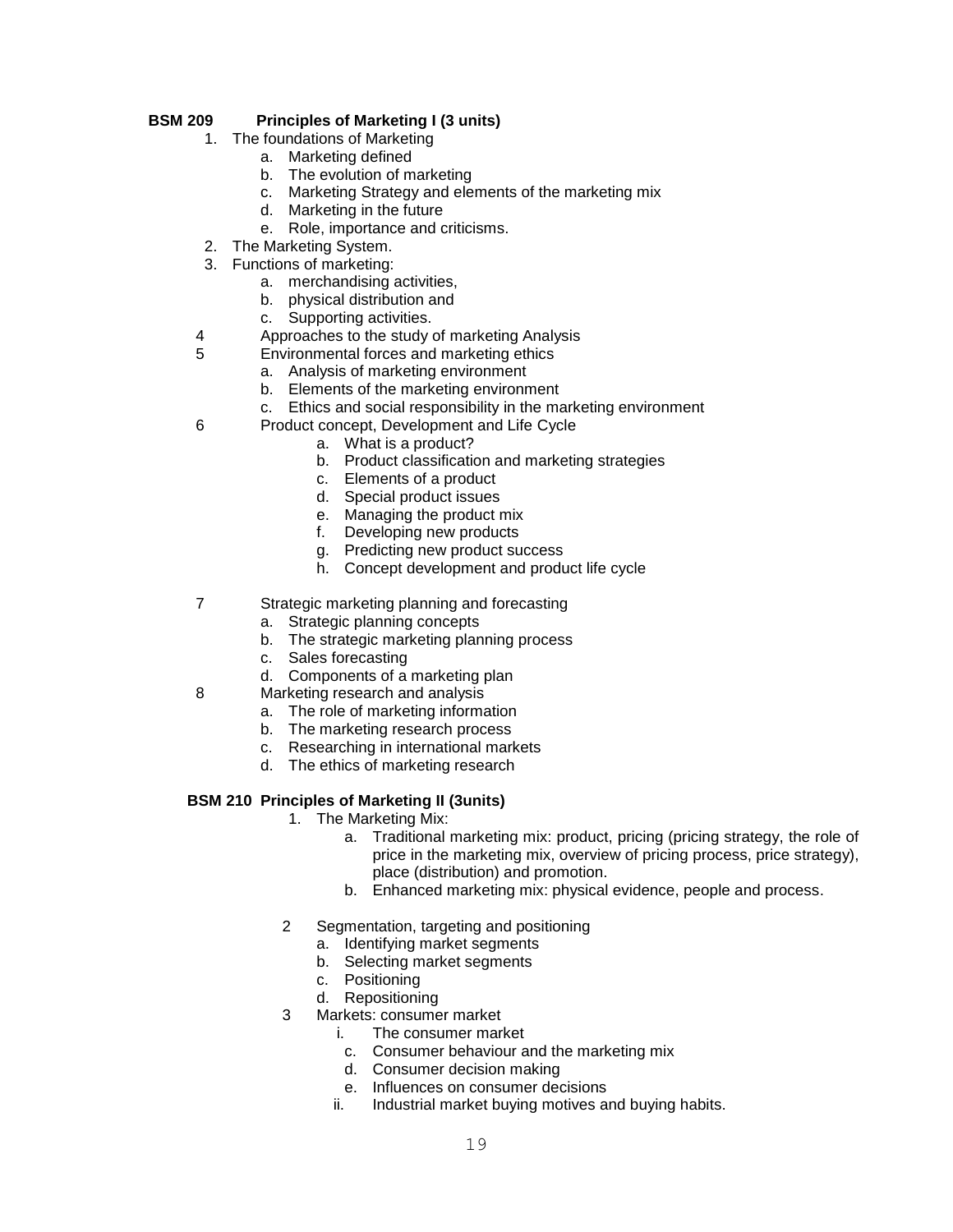- 4 Service and non-profit marketing
	- f. Defining service marketing
	- g. Understanding the market for services
	- h. Planning strategy and tactics for service markets
	- i. Defining non-profit marketing
- 5 Quality and customer service
	- j. The new meaning of quality and customer service
	- k. Quality and customer service in the marketing mix
	- l. The marketing department's contribution to product quality
	- m. A plan for customer service

#### **BSM 213 Business Communication (2 units)**

Introduction:

How and why people communicate and the barriers to effective communication; Routes of communication; Non-verbal communication and role of perception, attitude, congeniality and credibility and expectation; The importance of reading and listening skills; The process of planning business messages, developing an audience profile and selection of channel of communications.

Written Communication:

Types of communication – advantages and disadvantages; Formats for memos, briefs, letters, reports, direct mail, adverts, press releases, job description.

#### Oral Communication:

The importance of verbal skills, questioning styles and persuasive languages; Effective use of the telephone.

#### Meetings, Discussions and Interviews:

The importance of meetings and interviews; Types of meetings and interviews – structure and procedures; Participants, terminology and necessary documentation.

#### Visual Communications:

Planning and designing visual aids; The role of logo, letter heads and images in marketing; The value, impact and perception of colour, shapes and styles.

Statistical Information:

Presentation and effective interpretation of facts, figures, and findings – the use of tables, charts and diagrams.

Information Technology for Business Communication:

IT and electronic office equipment systems; The importance of desktop computing, electronic networks and fax telex ad view data systems; Documents and data processing; IT and telephone communication.

#### **BSM 216 E-Business (Electronic Business (2 Unit)**

What is e-Business/e-Commerce E-business infrastructure E-Environment E-business strategies Supply Chain Management E-procurement E-Marketing This course explores how the internet has revolutionized the buying and selling of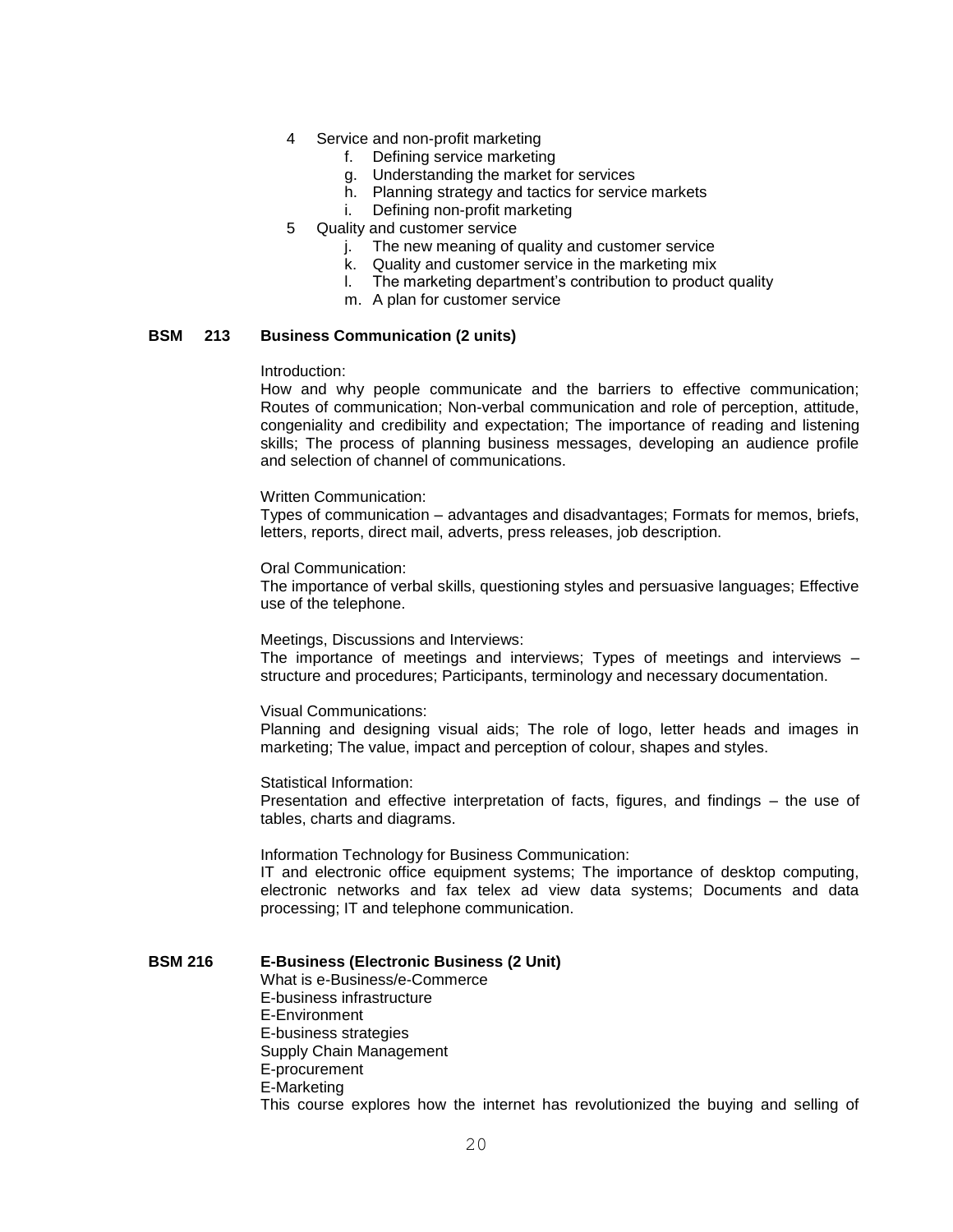goods and services in the marketplace. Topics include internet business models, electronic commerce infrastructure, designing on-line storefronts, payment acceptance and security issues and the legal and ethical challenges of electronic commerce. Students will also gain hands on experience in creating a web site using an HTML authoring tool.

# **BSM 215 Fundamentals of Selling (2 credits)**

The objectives of this course are:

- To enable students understand sales activities and to appreciate its changing role in an organization'
- To enable students understand the relationship between sales and other areas of business, and activities and roles of sales person,
- To enable them understand the skills needed to be a successful sales person and the fundamental process to selling.
- 1. The Role of Sales Force
	- The image of Selling
	- Evolving Orientations of Organizations, the Development of Marketing Concept and its impact on sales function
- 2. The Characteristics of Sales People
	- Variety of selling activities
	- Characteristics and competence required for effective sales person
	- Reviewing personal sales competence and identity
- 3. Introducing the Sales Process
	- Importance of planning and the role of telesales
	- Prospecting and generating selling opportunities using available data
	- Qualification of inquiries and turning prospects into leads
	- Finding out about the potential customer
	- Checking out product and competitor's knowledge
	- Planning the sales meeting
	- Need and problem identification the importance of listening and questioning
		- The sales presentation
	- Basic negotiation techniques
	- Identity and dealing with objections
	- Closing of sale-selecting appropriate techniques
	- The follow-up to ensure customer satisfaction.
- 4. Sales Planning and Reporting
	- Role of the sales manager as planner and controller of the personnel
	- Types and format for providing sales and market feedback to the organization
	- **•** Techniques for planning and controlling the sales persons effort.

# **BSM 214 Economics of Banking Operations (2 units)**

The structure and functions of financial system and markets. General outline of financial institutions market and their roles; competition between banks and other financial institutions. The theory of banking firm, nature of banking inputs and outputs, supply and demand for banking services, costs of banking operations; pricing banking services, credit availability and credit rationing; economics scale in banking operations; performance in banking; unit and branch banking; bank mergers and automation in banking.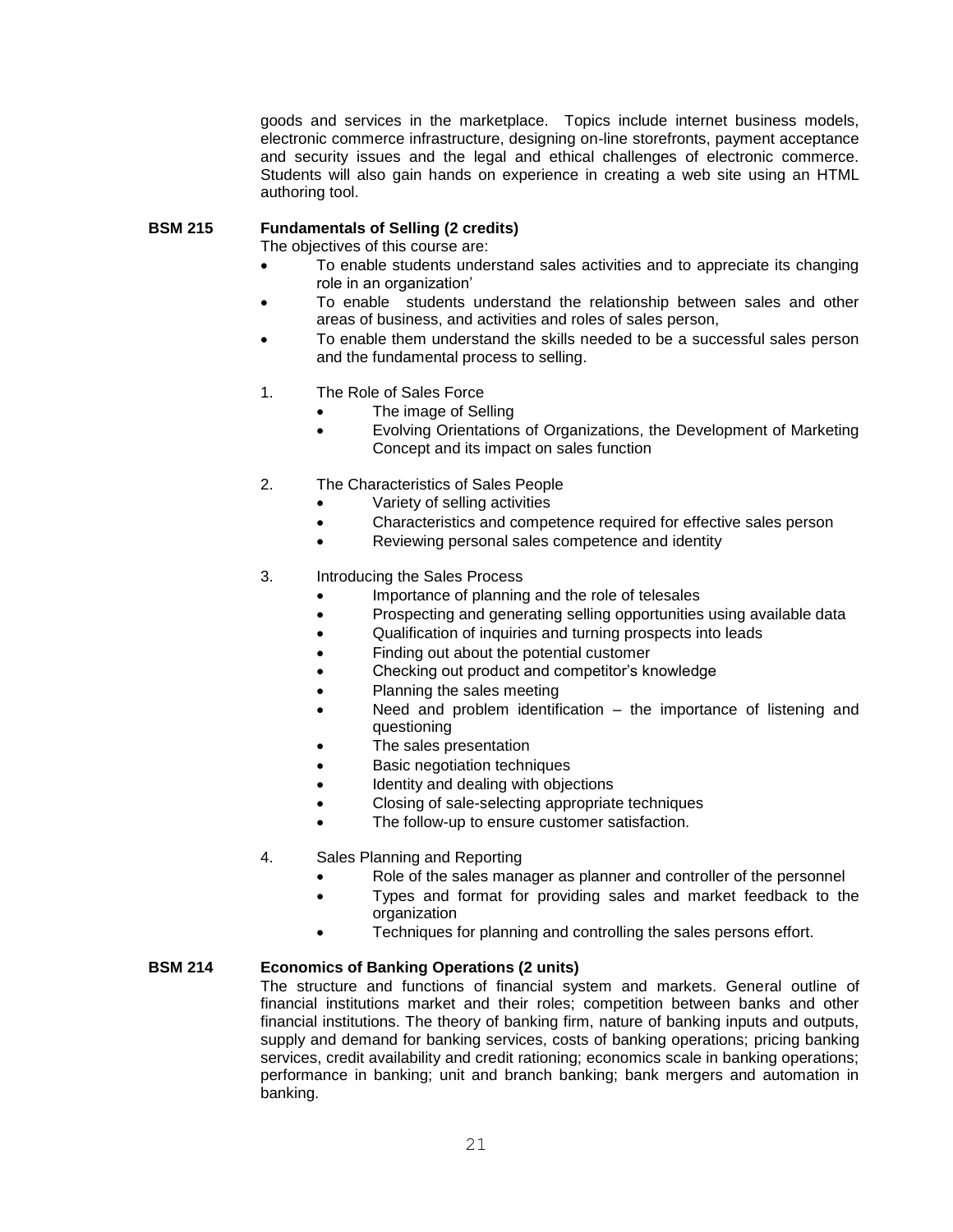## **300 LEVEL**

#### **BSM 301 Organisational Behaviour and Analysis (3 units)**

Concept of behaviour, organization, managers, administrator and performance. Individual behavioural processes such as personal. Systems, self concept, development, interaction styles, group behavioural processes such as in informal structures, norm of work and lay, status based rewards and punishments, leadership, task distribution and performance appraisal. Theories of organizational behaviour and relevance to Nigeria. Behavioural model: building.

Exercise in simple models of behaviour observable in Nigerian organizations. Making changes in individual and groups. Theories of behavioural changes. Making resistance to planned changes. Behaviour modification. Formal work systems. The limitations of policies, laws, regulations and the general rules of civil service procedures in controlling human behaviour. Applications of concepts to Nigeria. Designing effective organization in Nigeria. Empirical-data on supervisory, managerial and employee behaviour in Nigeria.

#### **BSM 302 Comparative Management (3 units)**

The main objective of the course is to expose students to management and administration in different contexts, cultures and environment. Topics covered include the following:

The concept and techniques of management in the private and public sector; The civil servant, and the manager as interchangeable experts and change-agents; Introduction and management of change in the private and public sector; Theories and problems of comparative management and administration across culture; values, cultures, politics, economics, and other environmental factors that affect management of private and public organizations; constraints imposed on management discretion in the management of public organizations; constraints of organizational setting on the management of group activities; Organizational behaviour and human resources management across culture; Management of public-private partnership projects in the developed and developing nations; The use of management consultants and contracts; Theories of motivation and motivation of human resources across cultures for performance in the private and public sectors.

#### **BSM 303 Business Law (3 units)**

- Introduction to general principles of law (e.g. sources of Nigeria Law: Customary, Islamic, English, cases, status and subsidiary legislation);
- Judicial systems in Nigeria (e.g. various types, organization and functions of courts in Nigeria and the role of the lawyer);
- Classification of law (e.g. difference between civil and criminal, contracts, torts and trusts);
- Outline of tortuous liability (e.g. formation, form, consideration, capacity, vitiating elements, terms, conditions, and warranties, privities, remedies, rescission damages, etc);
- Special contracts (e.g. surety ship and guarantee: nature, form etc discharge and revocation, money-lending, carriage of goods).
- Sale of goods (e.g. definition, passing of title and risk, duties of seller, duties of buyer, remedies);
- Hire purchase ( e.g. nature, role of hirer, implied terms at common law and under Hire Purchase Act 1965, duties of hirer, remedies);
- Agency (e.g. relation between principal and third party, undisclosed principal, actual, usual and apparent authority of agent, rights and duties of agent vis-à-vis third party rights and duties of agent vis-à-vis principal Partnership law (e.g. nature and types of partnership, partnership deed, interrelationships between partners and their parties, dissolution, etc);
- Company law (e.g. nature and types of companies, formation of companies, memorandum and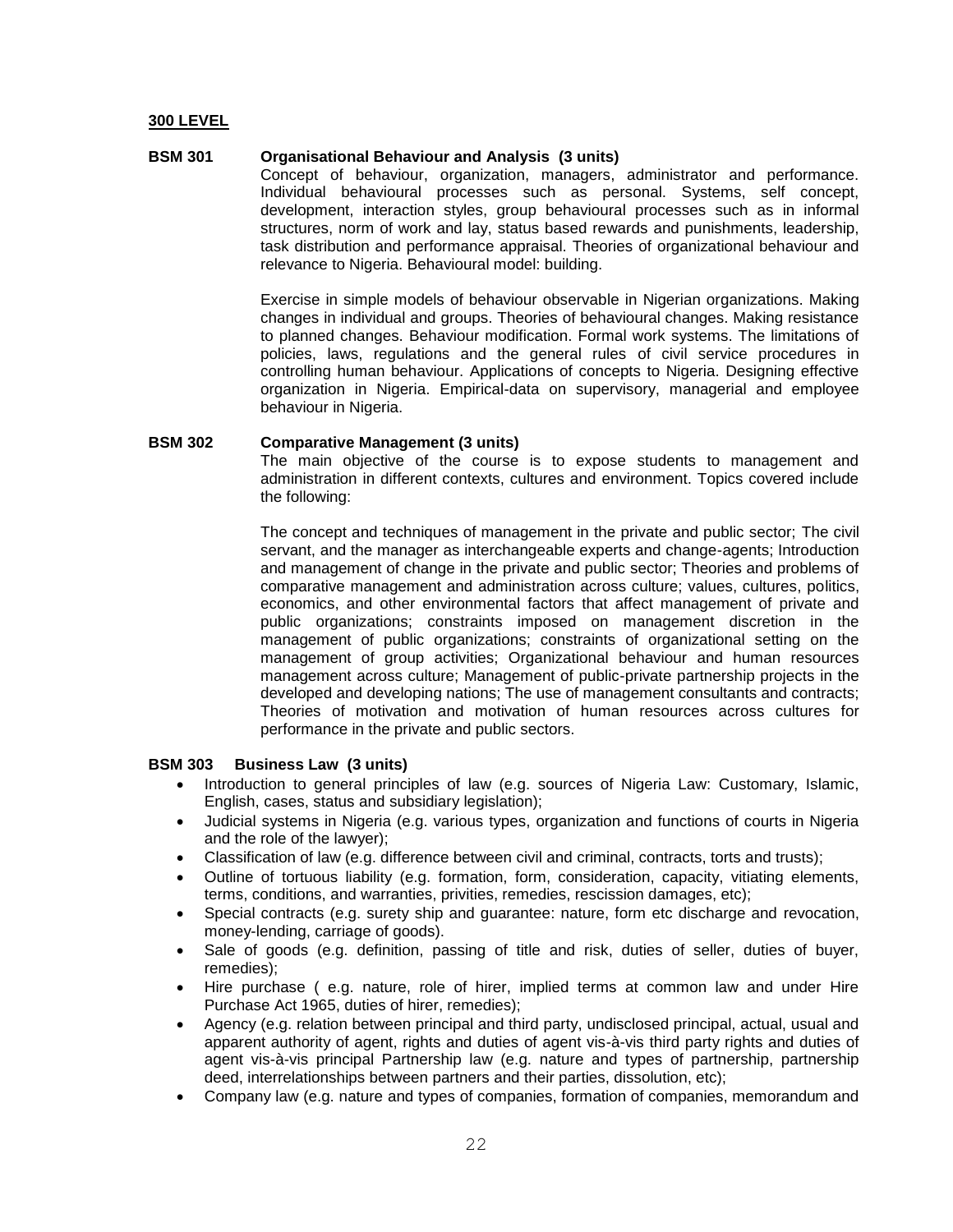articles of association, prospectus, capital-shares and debentures, members meeting and resolution, directors, secretary, auditors, statutory books, profits available for distribution, holding and subsidiary companies, powers and duties of liquidators. Provisions of Companies and Allied Matters Decree (CAMD) 1990 and related amendments).

- Insurance law and practice (e.g. Insurance Act as amended to date);
- Banking Law (e.g. The Banking Act as amended to date);
- Executorships Law (e.g. wills and letters of administration);
- Trusteeship Law (e.g. general provisions relating to appointment, duties, obligations, accounts and termination of trusts).

#### **BSM 304 Production Methods (3 units)**

This course is designed based on the concept that managers are decision makers and that the ability to make better managerial decision can be learned. The production management that will be taught in this course embraces industrial and service industries and non-profit activities as well e.g. industrial plants, hospitals, airlines and government agencies. All these activities face systems design, resource allocation, work scheduling, inventory and quality control problems:

Course outline: Introduction – production management concepts; forecasting future demand; facilities layout; inventory control; linear programming; critical path scheduling; quality control; safety.

## **BSM 305 Quantitative Methods in Business I (3 units)**

Mathematical programming; Linear programming; Transportation algorithm; Assignment problems; Simulation techniques; Investment appraisal. Analysis of variance (ANOVA) queuing (waiting line) theory CPM, PERT, Decision theory.

 Game theory, market chains, quantitative theory, network analysis, inventory control systems, replacement. Decision theory: deterministic decision model (decision trees, expected monetary value etc.); stochastic decision model; competitive decision mode.

## **MKT 306 Consumer Behaviour (2 units)**

This course is meant to help students develop understanding of consumer theory concepts, interrelationships and decision processes. The consumer theory helps in the understanding of the consumer and their various behavioural patterns in the market place. The concept interrelationship provides the department and substance to the total entity call a consumer and why he behaves the way he does in relation to purchases decisions. The analysis of decision process further aids the students to appreciate the functioning of consumer in practical situations.

The course covers: introduction; purchase decisions; group influences in the context of consumer behaviour; the nature and influence of individual; attitude change and persuasive communication; nature of communication; attitude to change; decision processes; consumerism.

#### **BSM 306 Elements of Government (3 Units)**

 Nature of Politics; Society and Social Organization; The State, The problem of Law; Constitution and Constitutionalism; Political Ideology, The Classical Heritage, Plato, Aristotle; Stoleism and Pax Romanica; Revolt, Towards the Mass Man, Organs of Government (National Governmental Institutions); Public Administration; Political Parties and Pressure Groups; Public Opinion and Propaganda; Elections; International Order.<br>**BSM 311** 

#### **Self Management (2 Units)**

The issues of Importance here includes:

- Emotional intelligence
- Self-awareness (preference and values)
- Prioritization and time management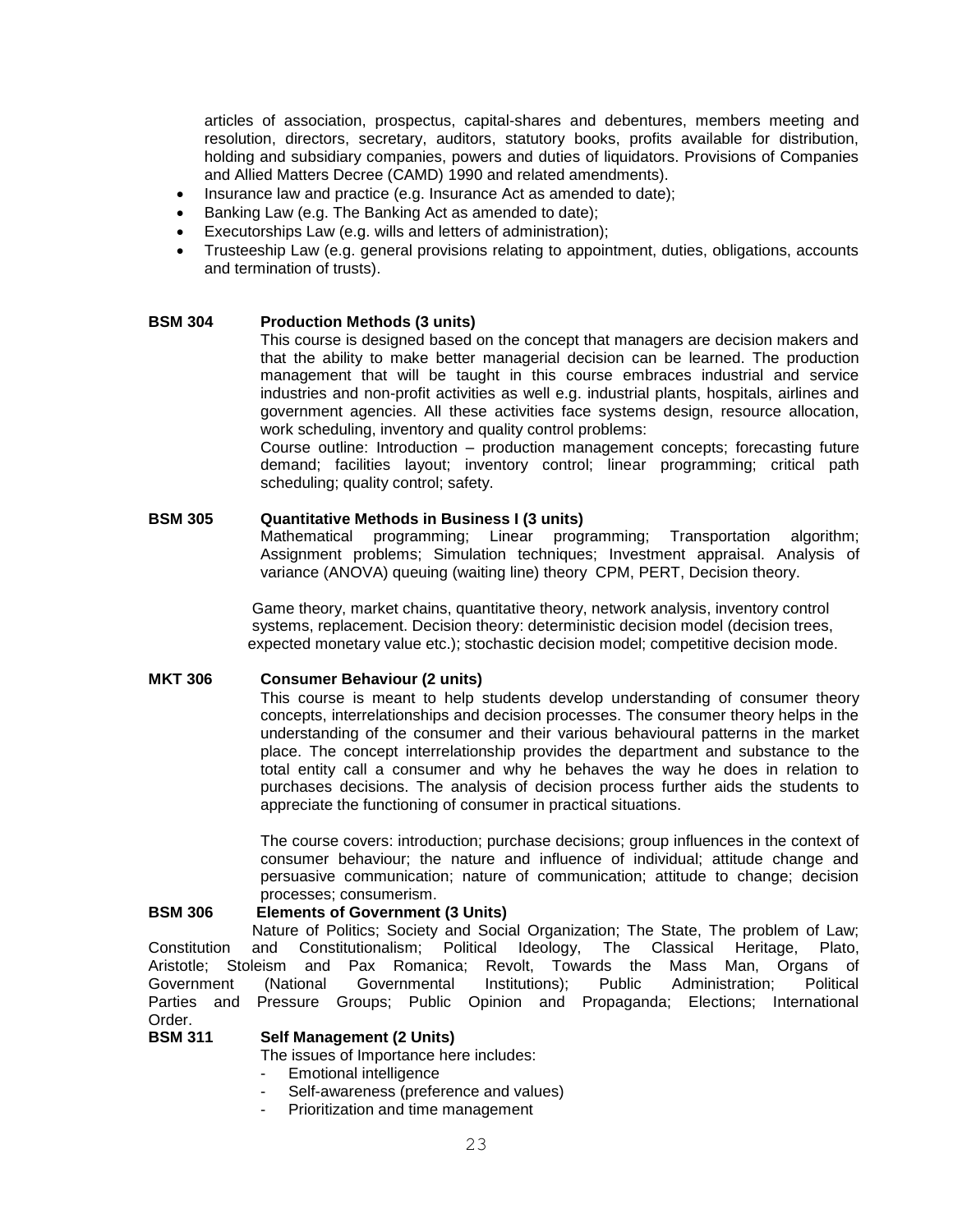- Stress management
- Self-development and self-motivation
- Communication issues
- Goal-setting

# **EPS 301 Entrepreneurship Vocation I (1 Unit)**

Some of the ventures to be focused upon include the following:

- 1. Soap/detergent, tooth brushes and tooth paste making
- 2. Photography
- 3. Brick, nails, screws making
- 4. Dyeing/textile blocks paste making
- 5. Rope making
- 6. Plumbing
- 7. Vulcanizing
- 8. Brewing
- 9. Glassware production/ceramic production
- 10. Paper production
- 11. Water treatment/conditioning/packaging
- 12. Food processing/packaging/preservation
- 13. Metal working/Fabrication Steel and aluminum door and windows
- 14. Training industry
- 15. Vegetable oil/and salt extractions
- 16. Fisheries/Aquaculture<br>17. Refrigeration/Air-condi
- Refrigeration/Air-conditioning
- 18. Plastic making

# **EPS 302 Entrepreneurship Vocation II (1 Unit)**

Some of the ventures to focus upon include:

- 1. Farming (crop)
- 2. Domestic electrical wiring
- 3. Radio/TV repairs
- 4. Carving
- 5. Weaving
- 6. Brick laying/making
- 7. Bakery
- 8. Iron welding
- 9. Building drawing
- 10. Carpentry
- 11. Leather tanning
- 12. Interior decoration
- 13. Printing
- 14. Animal husbandry (poultry, piggery, goat etc.)
- 15. Metal craft blacksmith, tinsmith etc
- 16. Sanitary wares
- 17. Vehicle maintenance
- 18. Bookkeeping.

# **BSM 307 Research Methods in Management Sciences I (3 units)**

- Introduction (nature and significance of research in human advancement, nature of scientific approach to research);
- Planning research studies;
- Formulation and testing of hypothesis;
- Research designs, methods and management;
- Data collection techniques;
- Statistical techniques, data processing and analysis;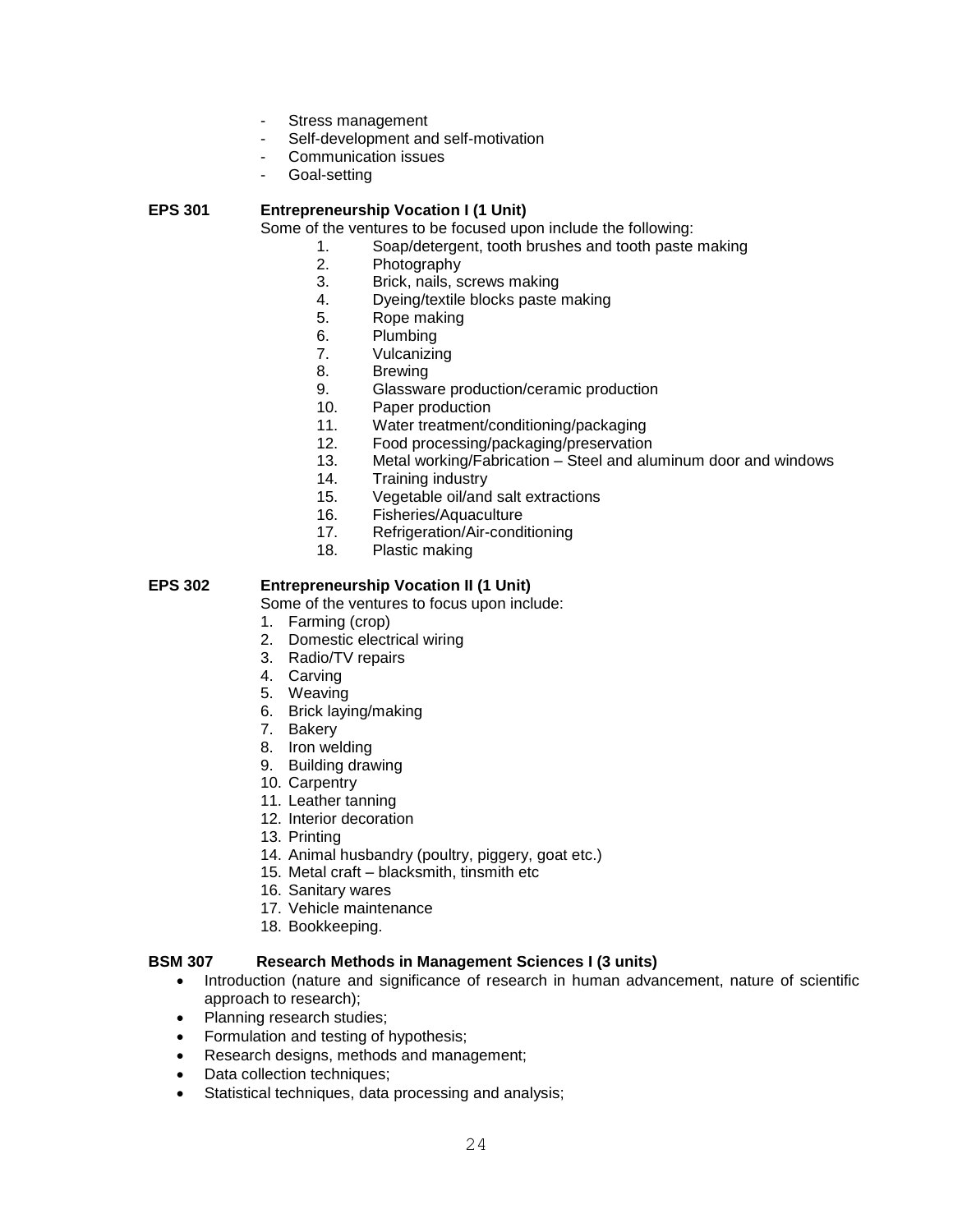• The technicality of research report writing.

#### **BSM 308 Research Methods in Management Sciences II (3 units)**

Skills of scientific investigation; information gathering analysis and interpretation in dealing with business and organizational behaviour problems in Nigeria; the art of problem identification and analysis, data gathering, analysis and report writing, introduction to Statistical Package for Social Sciences (SPSS), the problems and prospects of business research in a seller market like Nigeria.

## **BSM 309 Principles of Business Finance I (3 units)**

Objectives of the firm; Nature, scope and functions of finance; Sources of corporate capital; Investment decisions of firms under conditions of certain and uncertainty; problems mutually exclusive projects; Capital rationing and inflation; Cost of capital as a decision criterion; Effects of leverage on the value of the firm and cost of capital; Capital structure decision and its relevance to dividend decision for the firm; Mathematics of finance.

#### **BSM 310 Principles of Business Finance II (3 units)**

Concept of capital market efficiency and pricing of capital assets; Financial decisions of the firm, sources of finance and raising of new finance for business enterprise; Working capital management; Lease financing; Mergers and acquisitions; Techniques of financial planning and control; interpretation and analysis of financial statement; Problems relating to financing of unincorporated business, small scale business and agricultural financing in Nigeria.

#### **BSM 322 Structure of Nigerian Economy (2 units)**

Profile of the Nigerian economy, growth of income, employment, wages, and prices; agricultural and industrial productions. Monetary system and policy; trade and capital formation economic development and social change. Nigerian petroleum industry. The politics of steel industry. The operation feed the nation. The economy of agriculture. National and international organizations. ECOWAS, OPRC, IMF, World Bank; Colonialism and economic imperialism. Nigerian corporations – railway corporation, NEPA, Nigerian Airways, economies of housing, international trade and trade bilateralism. Indigenization decree review approach. The cooperative – aims and objectives, land tenure system and impact on national agricultural development, SAP.

# **MKT 307 Principles of Purchasing and Supply (2 units)**

The role and importance of purchasing in different organizations; the evolution types and structure of purchasing duties and responsibility of purchasing managers; the initiation of purchase; the purchasing activities; the import and export aspects in purchasing; the basic documents used in purchasing; the organization and use of purchasing manual; professional buying behaviour; buying methods and relevant techniques; the control of stock, physical aspects of storage, specifications and quality assurance; pricing and payment negotiations; management of supply function, supply markets and sourcing; types of orders and contracts, expediting; the organization of the purchasing department.

## **BSM 312 Industrial and Labour Relations (2 units)**

The concepts of industrial relations, trade unions characteristics; industrial relations law in Nigeria; types of unions, internal structures and governments of unions; trade unions federation; central labour organization and international affiliations, union solidarity and check off systems; collective bargaining, industrial disputes; disputes settlement; joint consultations; the state and industrial relations; comparative industrial relations.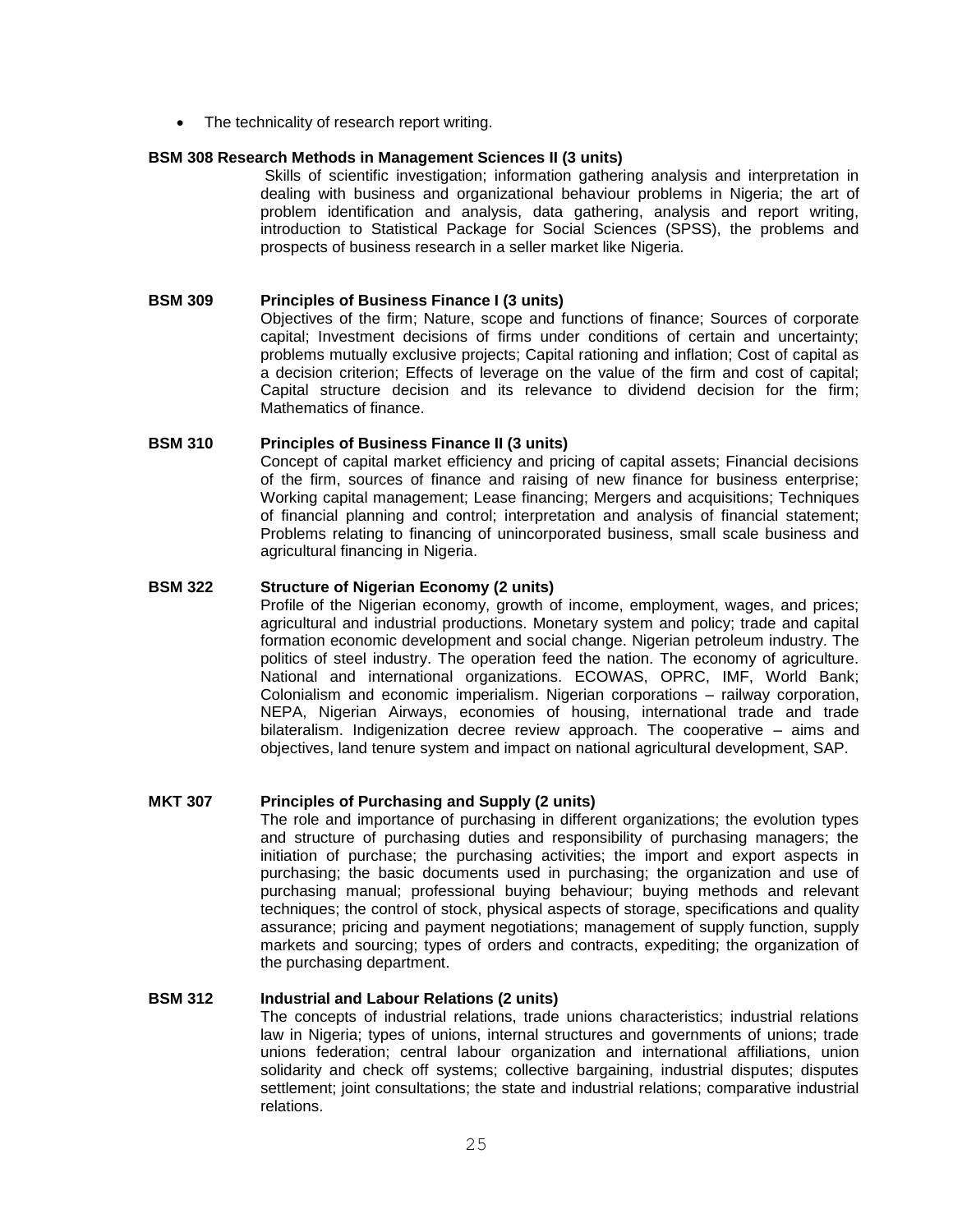# **MKT 315 Distribution Management (2 units)**

The objective of this course is to:

- Analyse marketing distribution systems with particular reference to the Nigerian environment; and
- Apply the acquired knowledge and skills to facilitate viable and visible distribution networks.

Introduction

Definitions and scope

Development and Structure of Distribution Channels in Nigeria

- Criteria for choice of channels
- Recent development in channels systems; and
- Criteria for choice of channels

## Channel Management

- Types of middlemen in the economy, retailers, distributors, wholesalers, attaches brokers, agent e.g. manufacturer's representatives, their functions and franchise distribution; and
- Selection and management of middlemen, motivation schemes for middlemen, conflict and cooperation in channels, the concept of channels captain etc.

Physical Distribution System

- Inventory management, elements of inventory carrying cost, inventory management methods. Economic Order Quality (EOQ) concepts, pareto curve etc.
- Inventory policies, order cycle, reorder point safety stock;
- Transportation, mode of transportation in Nigeria, their characteristics and availability, cost elements in transportation, tariff structures traffic management etc. and
- Warehousing, location, distribution concepts, materials handling systems etc.

Total Distribution Cost Concept

Minimizing total distribution costs.

# **BSM 324 Marketing Operations (2 units)**

The objectives of this course are:

- to enable students to have proper understanding of the process of marketing operations - analysis, planning, implementation and control
- to enable students to be armed with details of marketing operations and to adopt and apply them in job situation.
- To encourage students to test and apply modern marketing theory, as well as the understanding and solution of practical marketing problem.

Analysis of Marketing Operation

- What marketing opportunities are
- Analysis of organization's internal capabilities and marketing environment
- Segmenting markets, targeting and positioning

The Marketing Planning Process

- Definition of marketing planning process
- Relationship to corporate planning
- Carrying out a marketing audit
- Developing marketing objectives and strategies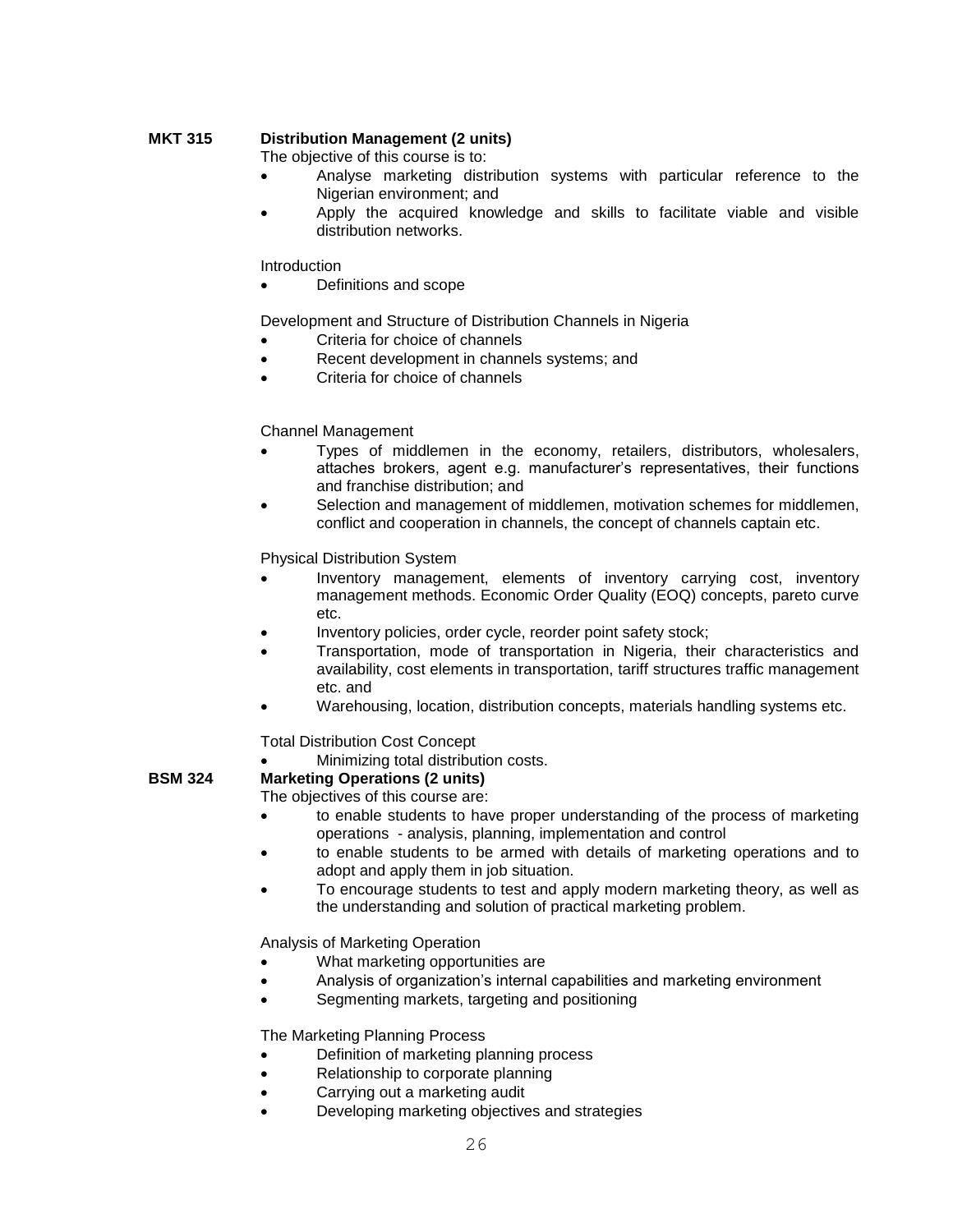Constraints on marketing decisions

Marketing Organization

- Marketing in the organization structure and ways of organizing marketing activities
- The role of marketing personnel
- Marketing control evaluation

Managing Outside Resources

- Types of outside resources
- Competitive tendering selection
- Briefing and working with outside suppliers
- Control and review of external suppliers

Selection Marketing Applications

- Industrial/business to business marketing applications
- Services marketing
- Charity and not for profit marketing
- International marketing

Legal, Ethics and Wider Issues

- The importance of marketing ethics and social responsibilities
- Wider issues

# **400 LEVEL**

# **BSM 401 Advanced Management Theory (3 units)**

Overview of system approach and methodology, data processing systems designs; MIS, human factors; man-machine systems, design method, training, cybernetics, concept of feed back and control system; cybernetics and organisations cyber filter

# **BSM 402 International Business (3 units)**

Meaning and commercial terms of international business. Mechanics of international business organization for foreign production, marketing, financing, foreign markets, resources institutions, risks inherent in international business. Methods of setting international business. Finance of international business; functions of official and nonfinancial bodies in Nigeria that assist in international business, managerial problems arising out of government relations.

## **BSM 403 Management Information System (3 units)**

Introduction to and fundamentals of data processing. Processing methods. Classification of systems and their relative merits. Closed loop and open loop systems. The total system approach and objectives. Data processing and MIS. The organisation of MIS including the use of mechanical and electronic accounting machines, flow charting and principles of systems design and documentation. Computer and data processing. Introduction to computer programming languages used in business. Electronic data processing methods. Business systems hierarchical structure of organisations.

## **BSM 404 Entrepreneurship Development and Small Business Management (2 Units)**

Entrepreneurial theories, Interpersonal and personal characters and behavioural traits of entrepreneurs. Conversion of ideas into business. Validation of ideas – concept of marketing analysis Basic resources needed for business. Raising finance for small business. Management of working capital. Students are expected top prepare a feasibility report for the establishment of a particular business venture. This will form 50% of the total exam scores.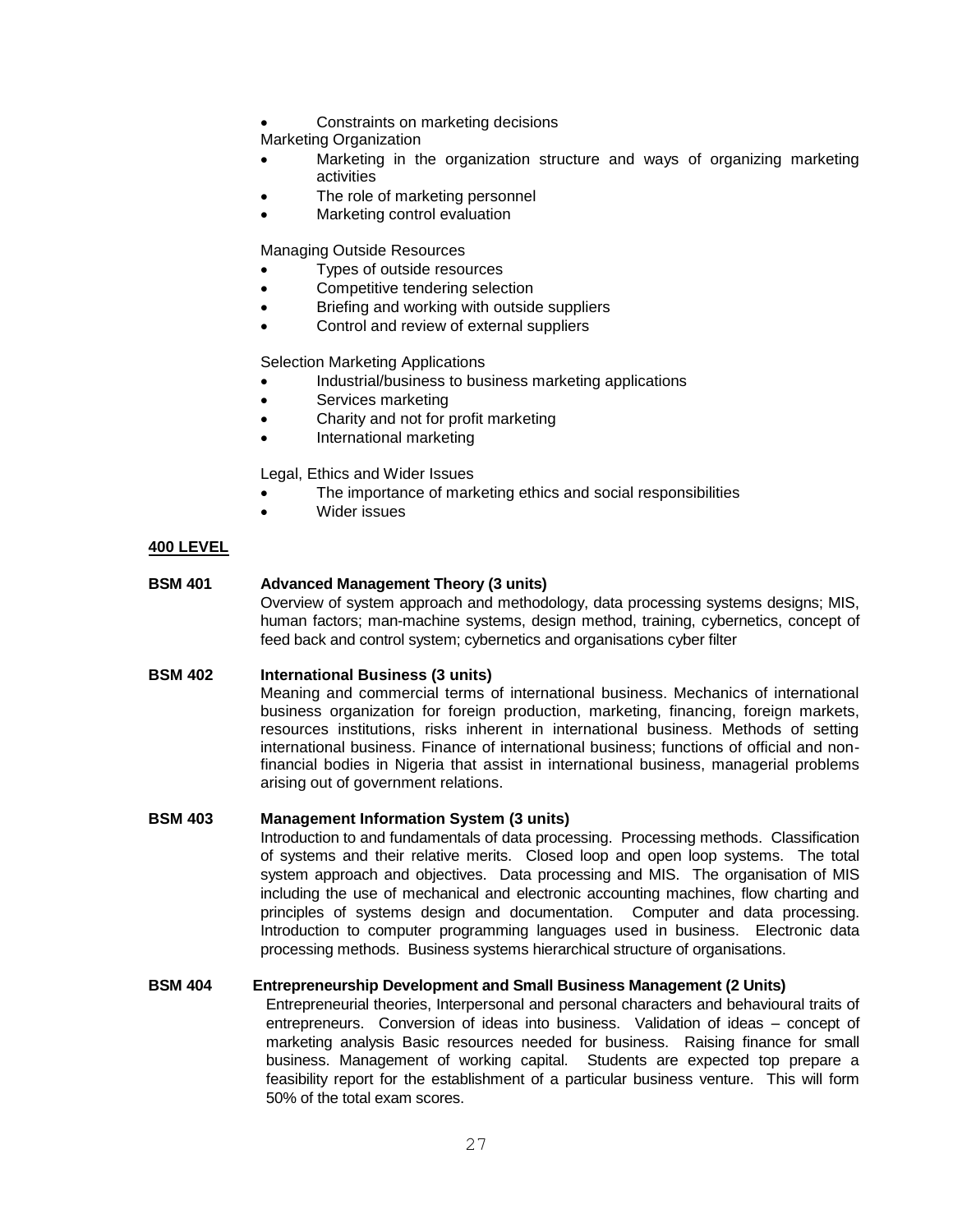#### **BSM 407 Financial Management (3 units)**

Cost of capital; Theory of capital structure; Short and long term financial forecasting of total capital requirements; Valuation of the firm; Mergers and acquisitions; Capital market institutions and their functions – primary and secondary capital markets; Dividend policy; Capital rationing; Portfolio management – Efficient Market Hypothesis; Capital asset pricing model (CAPM); Letter of credit and foreign exchange markets (FEM); Business failures and capital reconstructions; Procedure and financial aspects of mergers and acquisitions.

**BSM 406 Research Project (6 units)** Developing Students skills in analysing and writing reports based on an empirical or library study of a specific subject matter or topic on relevant administration and management studies. Students should present a research based report of not less than 2,000 words at the end of the session.

#### **BSM 409 Business Policy I (3 units)**

The nature and importance of corporate strategy, and strategic planning: the company and its purpose, corporate planning and strategy; Strategic management evolution, model, decisions elements, strategic planning, planning tasks, and resource allocation process, managerial decision making. Environmental study and analysis, technological forecasting, socio political forecasting, industry environmental, and internal analysis, managerial and organizational styles; classical diagnosis. Internal audit and external assessment; choice of strategic options and strategic culture.

#### **BSM 408 Research Project (6 units)**

Developing students skills in analysing and writing reports based on an empirical or library study of a specific subject matter or topic on relevant administration, and management studies. Students should present a research based report of not less than 2,000 words at the end of the session

# **BSM 411 Human Resource Management (3 units)**

Supply and demand characteristics of labour by type; organization of the personnel functions; manpower; planning; motivation; leadership styles, training and development, performance appraisal, disciplinary procedures, employee welfare.

**MKT 401 Marketing Management (2 units)** Course outline: Competitive marketing strategy. Product life-cycle and New development strategies. Planning the marketing programme. Product decisions, price decisions, communication - promotion decision distribution decision. Marketing and social responsibility. Consumer behaviour. Sales force management: Recruitment and selection, Training and Development. Assigning force to territories. Compensation and motivation evaluating and supervising the sales force. Controlling the sales effort.

# **BSM 415 Undergraduate Management Aptitude Studies I (1 unit)**

The main objectives of the course are to expose the students to the basics of GMAT and to prepare them for similar international examinations.

Course outlines: The basic principles of GMAT; Reading comprehension; Sentence correction; Critical reasoning

**BSU 410: Undergraduate Management Aptitude Studies (1 Unit)** Problem Solving: Data Sufficiency: Analytical writing assessment ; Mathematical Review

**MKT 413 Industrial Marketing (2 units)** Principles and strategies of marketing industrial products, wholesale marketing, the use of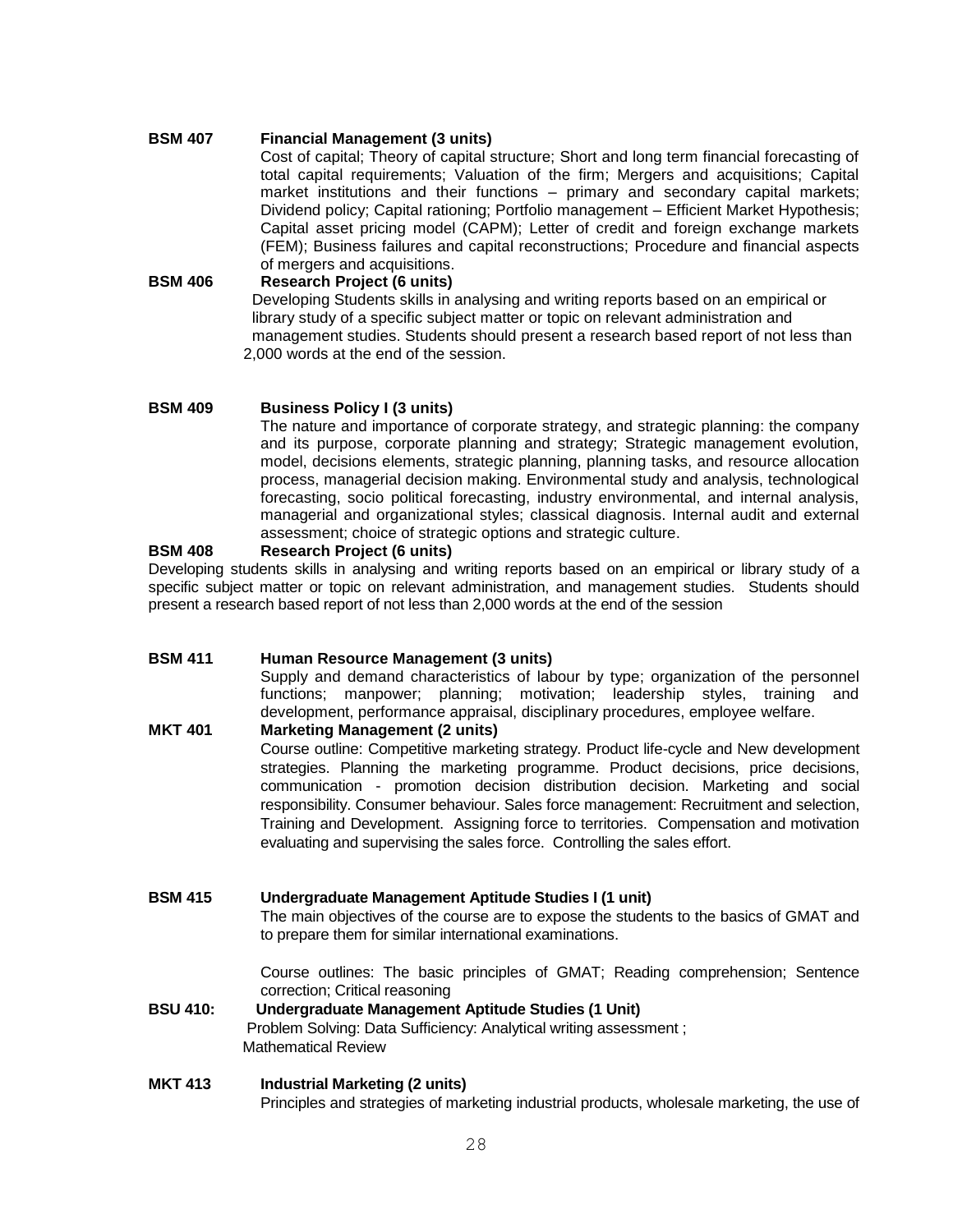agents, and market segmentation. Planning for optimum sales and effective product scheduling, product policy and quality.

**BSM 407 Business and Society (2 units)**

The nature, meaning and scope of business responsibilities to society. The business mains responsibilities and obligations to contemporary society. The evolution and contemporary status of business relative to changing dynamics forces: Social, political, legal, economic. Principles and problem solving techniques as related to major societal problems confronting business organisations.

#### **BSM 417 Marketing of Services (2 unit)**

This course considers the application of marketing concept and techniques to the design and control of service delivery systems as opposed to physical products. The course covers an in-depth analysis of some services organisations such as banking: tourism and hospitality; insurance; transportation and health care. Topics covered include: Understanding the nature of service as a product; managerial problems of designing, producing, and delivering services as opposed to physical products; application of marketing concept and techniques in the service sector, service and economic development.

#### **BSM 414 International Marketing (2 units)**

Exports and imports marketing. Issues in exporting, home and overseas markets, distribution channels, finding appropriate markets, mechanics and documentation of exports, finance and insurance of exports, devolution of control in the light of the Nigerian changing environment.

#### **BSM 416 Electronic Marketing (2 Units)**

An introduction to the interactive methods of marketing using a digital platform including social media, web-based and advanced global marketing techniques.

- Discuss the impact of the Internet on direct marketing
- Identify the current legal and ethical standards related to the practice of direct marketing domestically and globally.
- Demonstrate a clear understanding of major marketing concepts in writing and orally using proper business communications techniques.
- Demonstrate the ability to use on-line resources to research and prepare written and oral assignments.
- Explain how electronic marketing affects the elements of the marketing mixmun, i.e. product, place, price and promotion.
- Discover how businesses create and use customer relationships to determine value through electronic marketing.

# **GUIDELINES TO THE REGISTRATION OF FRESH UNDERGRADUATE STUDENTS**

You are welcome to Benue State University, Makurdi. We are determined to make your stay here to be successful and rewarding. You are to kindly follow these steps for your smooth registration.

## **Step 1**

- 1) In order to enable you settle down quickly, you are requested to strictly adhere to the following steps in the screening and registration process;
	- i) Check for your admission on the Benue State University Portal and print details on payment of N400 at the designated banks;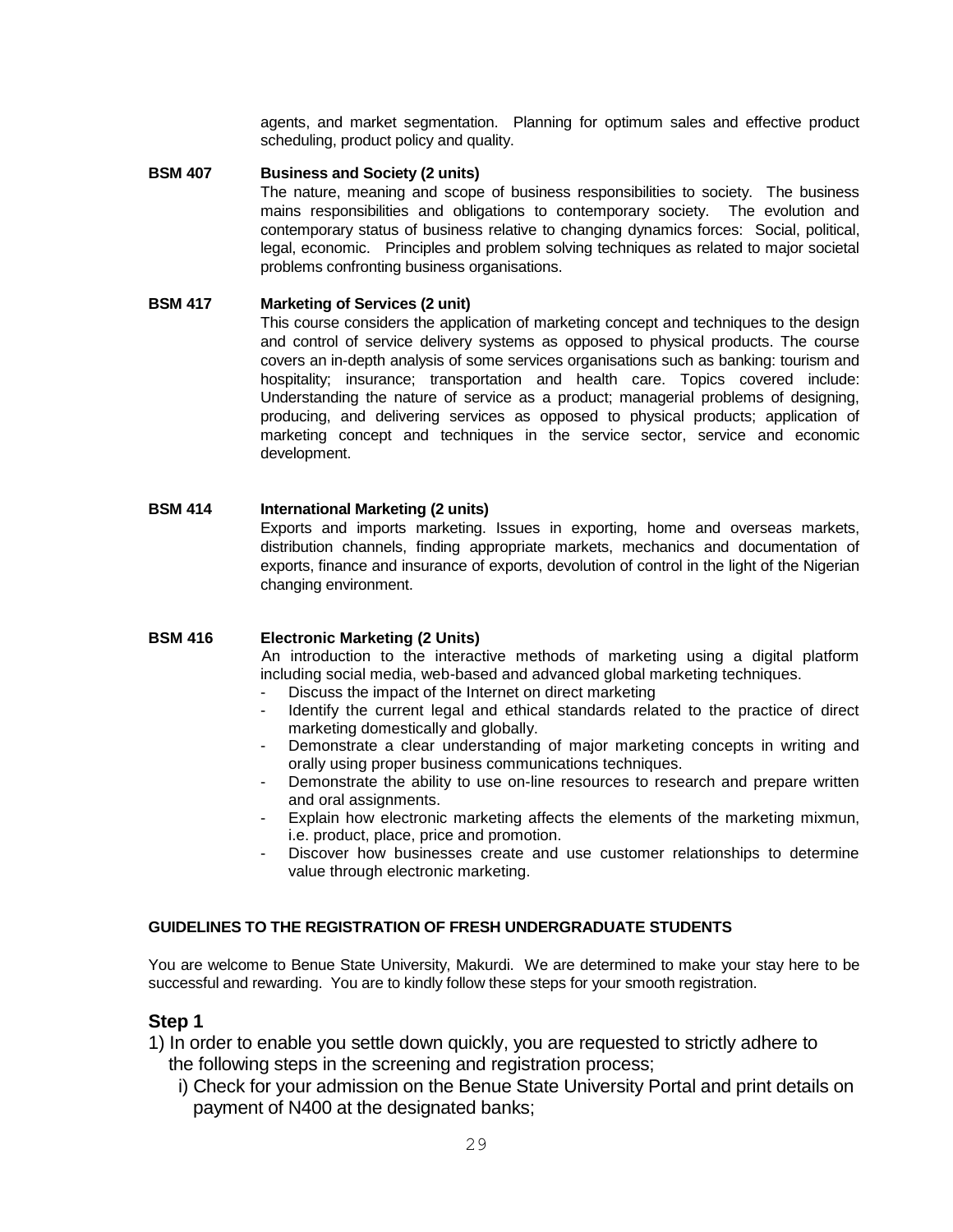- ii) Proceed to pay the processing fee of N5,500 non-refundable to Benue State University at the designated banks and print your admission letter;
- i) Complete the screening form online, print and sign. Your screening status will be communicated to you in the remarks column on the form;
- ii) Proceed to Academic Officer for documentation.
- iii) Complete the screening form online, print and sign. Your screening status will be communicated to you in the remakrs column on the form;
- iv) Proceed to the Academic Office for documentation.
- v) Proceed to the designated banks and pay the approved fees using your UTME or DE registration number as user ID and PASSWORD. This also applies to all successful preliminary French, Science and Vocational and Technology candidates who have been placed in various degree programmes;
- vi) The designated banks are as follows:

| 0 accignatoa sarmo are ao ionomo. |                               |  |  |  |  |  |  |
|-----------------------------------|-------------------------------|--|--|--|--|--|--|
| a) Fidelity Bank Plc              | g) First Bank of Nigeria Plc  |  |  |  |  |  |  |
| b) Zenith Bank Plc                | h) United Bank for Africa Plc |  |  |  |  |  |  |
| c) ECO Bank Plc                   | i) Unity Bank Plc             |  |  |  |  |  |  |
| d) Guaranty Trust Bank Plc        | j) Union Bank of Nigeria Plc  |  |  |  |  |  |  |
| e) Sterling Bank Plc              | k) Skye Bank Plc              |  |  |  |  |  |  |
| f) Diamond Bank Plc               |                               |  |  |  |  |  |  |

Proceed again to register online by completing the following forms

- \* Personal Data
- \* Course Registration
- \* Medical Form
- \* Matriculation Oath Form
- Print and duly sign these forms.
- vii) Proceed to College, Faculty and Departmental Officers for documentation;
- viii) Proceed to Students Affairs Division for documentation;
- ix) Proceed to the University Library for documentation;
- x) Proceed to the University Clinic for documentation;
- xi) Proceed to Security Department for documentation.

# **Step 2**

2) You have now completed your registration and ready to be matriculated at the appointed date. Note that failure to register will lead to non-matriculation and subsequent disqualification of your admission.

# **Step 3**

Watch out for the orientation and matriculation programmes

# **Step 4**

Registration by proxy is PROHIBITED

# **Step 5**

Change of name(s) is prohibited after registration. Candidates graudate with names used for admission and registration;